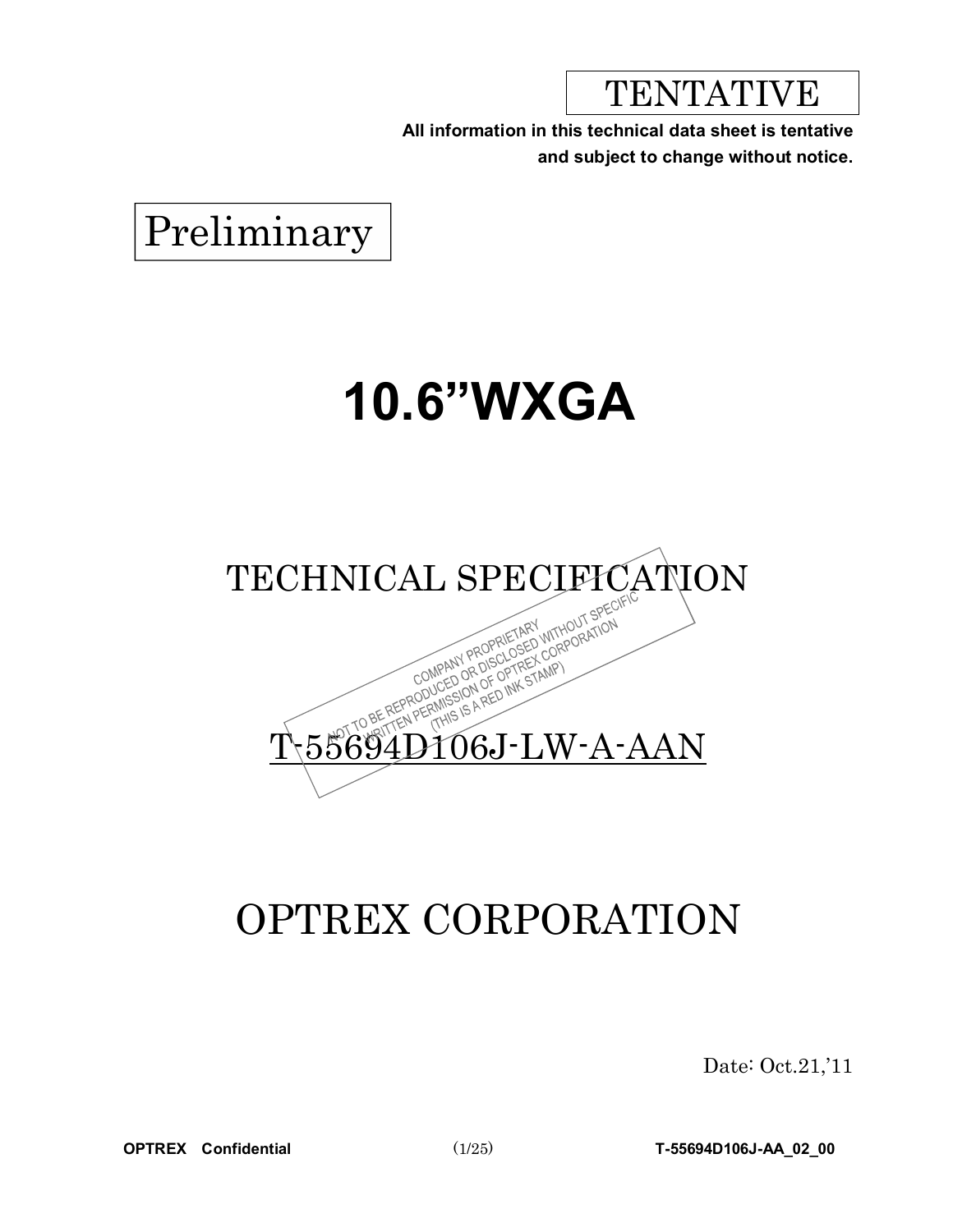## **CONTENTS**

| No.            | Item                                    | Page               |
|----------------|-----------------------------------------|--------------------|
|                | <b>COVER</b>                            | 1                  |
|                | <b>CONTENTS</b>                         | $\overline{2}$     |
| $\mathbf{1}$   | <b>APPLICATION</b>                      | 3                  |
| $\overline{2}$ | <b>OVERVIEW</b>                         | $\overline{4}$     |
| 3              | ABSOLUTE MAXIMUM RATINGS                | 5                  |
| 4              | ELECTRICAL CHARACTERISTICS              | 5, 6, 7            |
| 5              | <b>INTERFACE PIN CONNECTION</b>         | 8, 9               |
| 6              | <b>INTERFACE TIMING</b>                 | 10, 11, 12, 13, 14 |
| 7              | <b>BLOCK DIAGRAM</b>                    | 15                 |
| 8              | MECHANICAL SPECIFICATION                | 16, 17             |
| 9              | OPTICAL CHARACTERISTICS                 | 18, 19, 20         |
| 10             | RELIABILITY TEST CONDITION              | 21                 |
| 11             | <b>OTHER FEATURE</b>                    | 22                 |
| 12             | HANDLING PRECAUTIONS FOR TFT-LCD MODULE | 23, 24, 25         |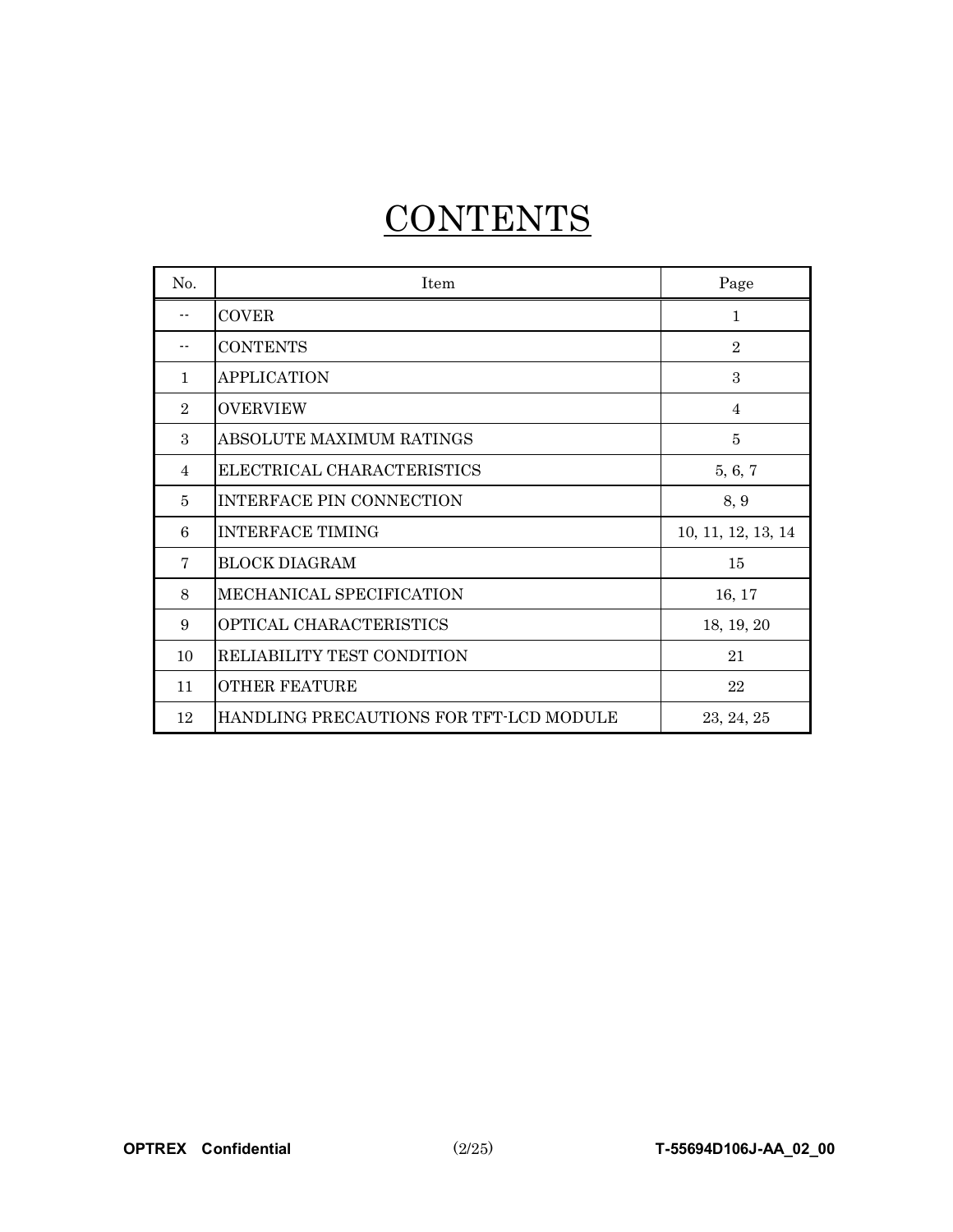## **1. APPLICATION**

This specification applies to color TFT-LCD module, T-55694D106J-LW-A-AAN.

These specification papers are the proprietary product of OPTREX CORPORATION ("OPTREX) and include materials protected under copyright of OPTREX. No part of this document may be reproduced in any form or by any means without the express written permission of OPTREX.

OPTREX does not assume any liability for infringement of patents, copyrights or other intellectual property rights of third parties by or arising from use of a product specified in this document. No license, express, implied or otherwise, is granted under any patents, copyrights or other intellectual property rights of OPTREX or of others.

OPTREX classifies the usage of the TFT-LCD module as follows. Please confirm the usage before using the product.

(1) Standard Usage

Computers, office equipment, factory automation equipment, test and measurement equipment, communications, transportation equipment(automobiles, ships, trains, etc.), provided, however, that operation is not influenced by TFT-LCD directly.

(2) Special Usage

Medical equipment, safety equipment, transportation equipment, provided, however, that TFT-LCD is necessary to its operation.

(3) Specific Usage

Cockpit Equipment, military systems, aerospace equipment, nuclear reactor control systems, life support systems and any other equipment. OPTREX should make a contract that stipulate apportionment of responsibilities between OPTREX and our customer.

The product specified in this document is designed for "Standard Usage" unless otherwise specified in this document. If customers intend to use the product for applications other than those specified for "Standard Usage", they should first contact OPTREX sales representative for it's intended use in writing.

OPTREX has been making continuous effort to improve the reliability of its products. Customers should implement sufficient reliability design of their application equipments such as redundant system design, fail-safe functions, anti-failure features.

OPTREX assumes no responsibility for any damage resulting from the use of the product that does not comply with the instructions and the precautions specified in this document.

Please contact and consult a OPTREX sales representative for any questions regarding this product.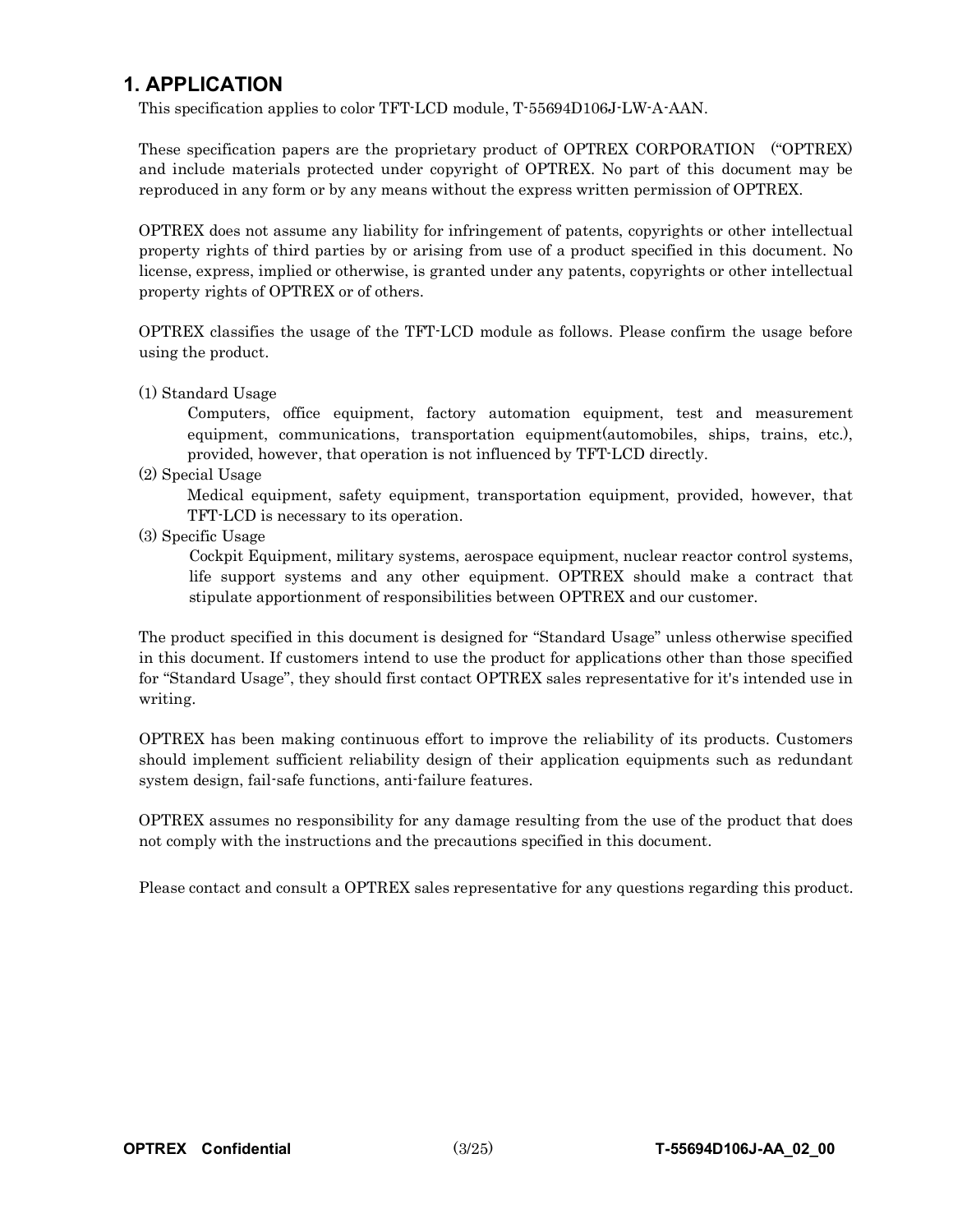## **2. OVERVIEW**

T-55694D106J-AA is 10.6" color TFT-LCD (Thin Film Transistor Liquid Crystal Display) modules composed of LCD panel, driver ICs, control circuit, LED driver and backlight unit.

By applying 6 bit or 8 bit digital data, 1280 × 768, 262k-color or 16.7M-color images are displayed on the 10.6" diagonal screen. Input power voltages are 3.3 V for LCD driving and 12.0 V for backlight unit. The type of data and control signals are digital and transmitted via LVDS interface per Typ. 68.3 MHz clock cycle.

| ITEM                        | <b>SPECIFICATION</b>                                         |
|-----------------------------|--------------------------------------------------------------|
| Display Area (mm)           | $231.36$ (H) $\times$ 138.816 (V)<br>$(10.6$ -inch diagonal) |
| Number of Dots              | $1280 \times 3$ (H) $\times 768$ (V)                         |
| Pixel Pitch (mm)            | $0.18075$ (H) $\times$ 0.18075 (V)                           |
| Color Pixel Arrangement     | RGB vertical stripe                                          |
| Display Mode                | Normally black                                               |
| Number of Color             | 262k(6 bit/color), 16.7M(8 bit/color)                        |
| Luminance $(cd/m2)$         | 1000                                                         |
| Viewing Angle $(CR \ge 10)$ | $-85-85^{\circ}$ (H), $-85-85^{\circ}$ (V)                   |
| Surface Treatment           | Clear and hard-coating 3H                                    |
| Electrical Interface        | $LVDS(6 \text{ bit/8 bit})$                                  |
| Module Size (mm)            | $250.0$ (W) $\times$ 157.0 (H) $\times$ 8.9 (D)              |
| Module Mass (g)             | 420                                                          |
| Backlight Unit              | LED, edge-light, Unreplaceable                               |

General specifications are summarized in the following table:

Characteristic value without any note is typical value.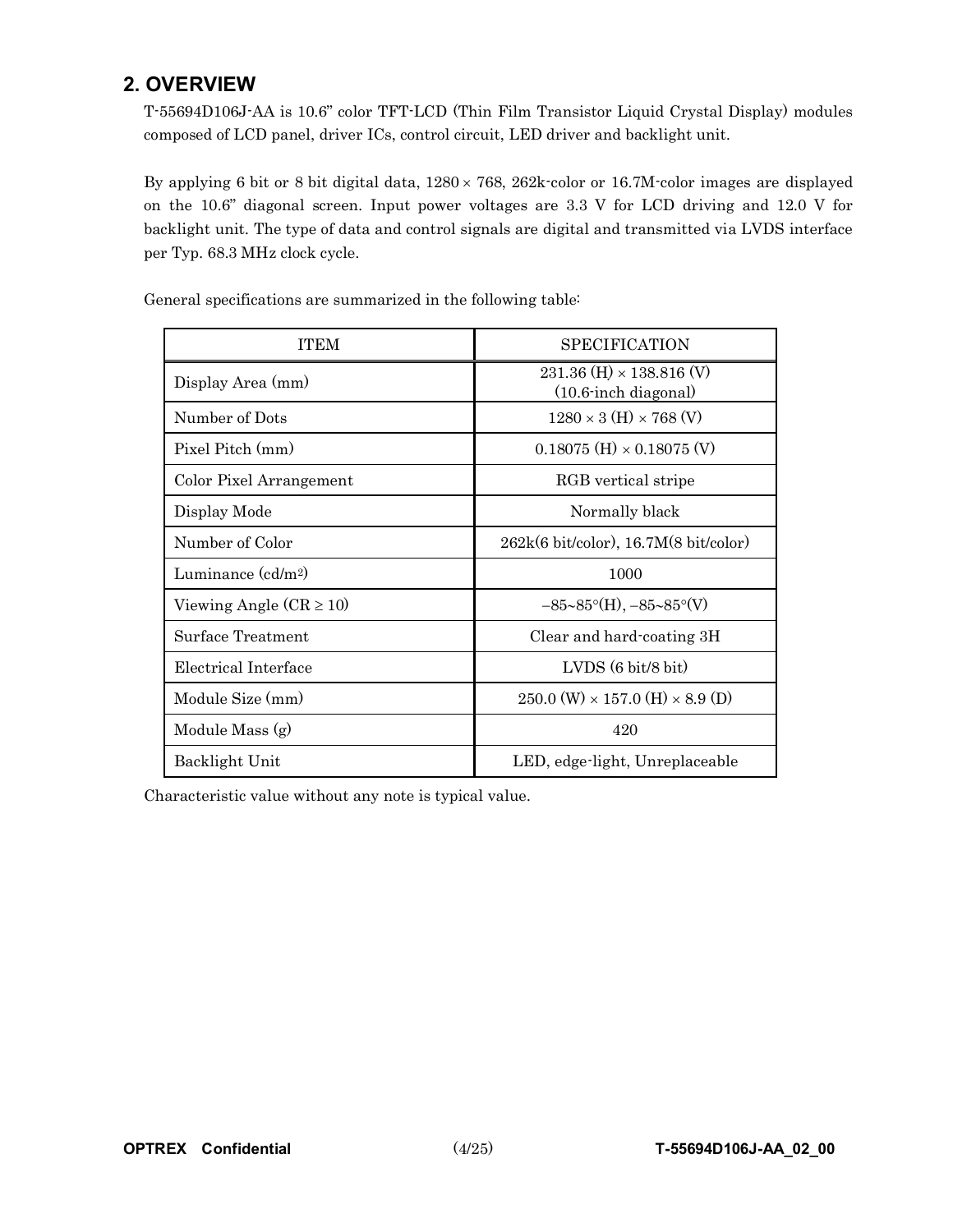## **3. ABSOLUTE MAXIMUM RATINGS**

| <b>ITEM</b>                                  | <b>SYMBOL</b>            | MIN.     | MAX.      | UNIT        |
|----------------------------------------------|--------------------------|----------|-----------|-------------|
| Power Supply Voltage for LCD                 | VCC                      | $\Omega$ | 4.0       | V           |
| Logic Input Voltage                          | VI                       | $-0.3$   | $VCC+0.3$ | V           |
| Backlight Power Supply Input Voltage         | VL                       | $(-0.3)$ | 14.0      | V           |
| Backlight ON-OFF                             | <b>BLEN</b>              | $-0.3$   | 14.0      | V           |
| Light Dimming Control (PWM) Input<br>Voltage | V PDIM                   | $-0.3$   | 14.0      | V           |
| Operation Temperature (Panel)<br>Note $1,2)$ | $T_{op(Panel)}$          | $-30$    | 80        | $^{\circ}C$ |
| Note $2)$<br>Operation Temperature (Ambient) | $T_{\text{op(Ambient)}}$ | $-30$    | 80        | $\circ$ C   |
| Note $2)$<br>Storage Temperature             | $T_{\rm stg}$            | $-30$    | 80        | $\circ$ C   |

[Note]

1) Measured at the center of active area and at the center of panel back surface

2) Top, Tstg  $\leq 40^{\circ}\text{C}$ : 90%RH max. without condensation

Top,Tstg > 40°C : Absolute humidity shall be less than the value of 90%RH at 40°C without condensation.

## **4. ELECTRICAL CHARACTERISTICS**

| (1) TFT- LCD                    |      | Ambient Temperature : Ta = $25^{\circ}$ C |                   |       |                  |             |                |  |  |  |  |
|---------------------------------|------|-------------------------------------------|-------------------|-------|------------------|-------------|----------------|--|--|--|--|
| <b>ITEM</b>                     |      | <b>SYMBOL</b>                             | MIN.              | TYP.  | MAX.             | <b>UNIT</b> | Remarks        |  |  |  |  |
| Power Supply Voltage for LCD    |      | VCC.                                      | 3.3<br>3.6<br>3.0 |       |                  |             | $*_{1}$        |  |  |  |  |
| Power Supply Current for LCD    |      | ICC                                       |                   | (450) | (850)            | mA          | $*_{2}$        |  |  |  |  |
| Permissive Input Ripple Voltage |      | VRP                                       | - -               | $ -$  | 100              | $mVp-p$     | $VCC = +3.3 V$ |  |  |  |  |
| Logic Input Voltage             | High | VIH                                       | $0.8 \times$ VCC  | $- -$ | VCC              | V           | MODE, SC       |  |  |  |  |
|                                 | Low  | VIL                                       | 0                 | $- -$ | $0.2 \times$ VCC | V           | MODE, SC       |  |  |  |  |

\*1) Power and signals sequence:







data: RGB DATA, DCLK, DENA, MODE, SC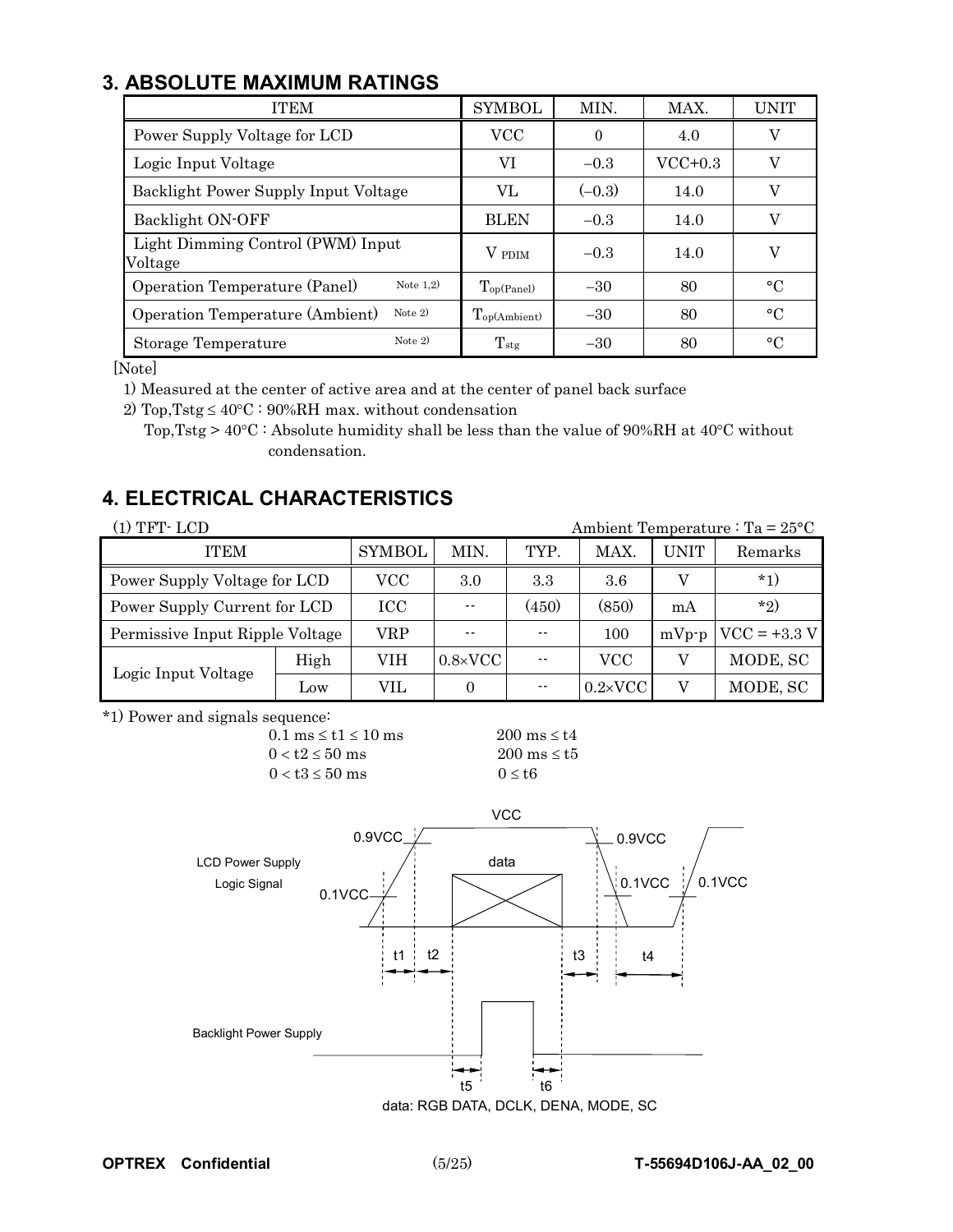VCC-dip conditions:

1) When  $2.6 \text{ V} \leq \text{VCC} \leq 3.0 \text{ V}$ , td  $\leq 10 \text{ ms}$ 

2) When VCC < 2.6 V

VCC-dip conditions should also follow the power and signals sequence.



\*2) VCC = +3.3 V,  $f_H = 47.4$  kHz,  $f_V = 60$  Hz,  $f_{CLK} = 68.3$  MHz

Display image at typical power supply current value is 256-gray-bar pattern (8 bit), 768 line mode.

\*3) Fuse

| Parameter | Fuse Type Name | Supplier                  | Remark  |
|-----------|----------------|---------------------------|---------|
| VCC-      | FCC16202AB     | Kamaya Electric Co., Ltd. | $\star$ |

\*) The power supply capacity should be designed to be more than the fusing current.

| $(2)$ Backlight                              |      |               |                  |         |         |                | $Ta=25^{\circ}C$             |
|----------------------------------------------|------|---------------|------------------|---------|---------|----------------|------------------------------|
| <b>ITEM</b>                                  |      | <b>SYMBOL</b> | MIN.             | TYP.    | MAX.    | <b>UNIT</b>    | Remarks                      |
| Power Supply Input Voltage                   |      | VL            | 10.8             | 12.0    | 13.2    | $\overline{V}$ | $*_{4}$                      |
| Power Supply Input Current                   |      | IL            |                  | (930)   | (1200)  | mA             | $Dimming=100%$<br>$VL=12.0V$ |
| Power Supply Input Current<br>(Rush Current) |      | ILR           |                  | --      | TBD     | mA             | $*3$ , VL=12.0V              |
| Backlight ON-OFF                             | High | <b>BLEN</b>   | 2.0              | --      | VL      | V              | $*$ 4), ON                   |
|                                              | Low  |               | $\boldsymbol{0}$ |         | 0.8     | $\overline{V}$ | $*$ 4), OFF                  |
| Light Dimming<br>Control (PWM) Input         | High | V PDIM        | 2.0              |         | $5.5\,$ | V              | 0 <sub>N</sub>               |
| Voltage                                      | Low  |               | $\mathbf{0}$     | $ -$    | 0.8     | V              | OFF                          |
| PWM frequency                                |      | $f_{PDIM}$    | (100)            | (500)   | (1000)  | Hz             | $*5)$                        |
| Dimming Ratio                                |      | DR            | <b>TBD</b>       |         | 100     | $\%$           | $*5)$                        |
| LED Life Time                                |      | <b>LT</b>     | 80,000           | 100,000 |         | $\mathbf h$    | $*1, *2)$                    |

\*1) LED life time is defined as the time when the brightness becomes 50% of the initial value.

\*2) The life time of the backlight depends on the ambient temperature. The life time will decrease under low/high temperature.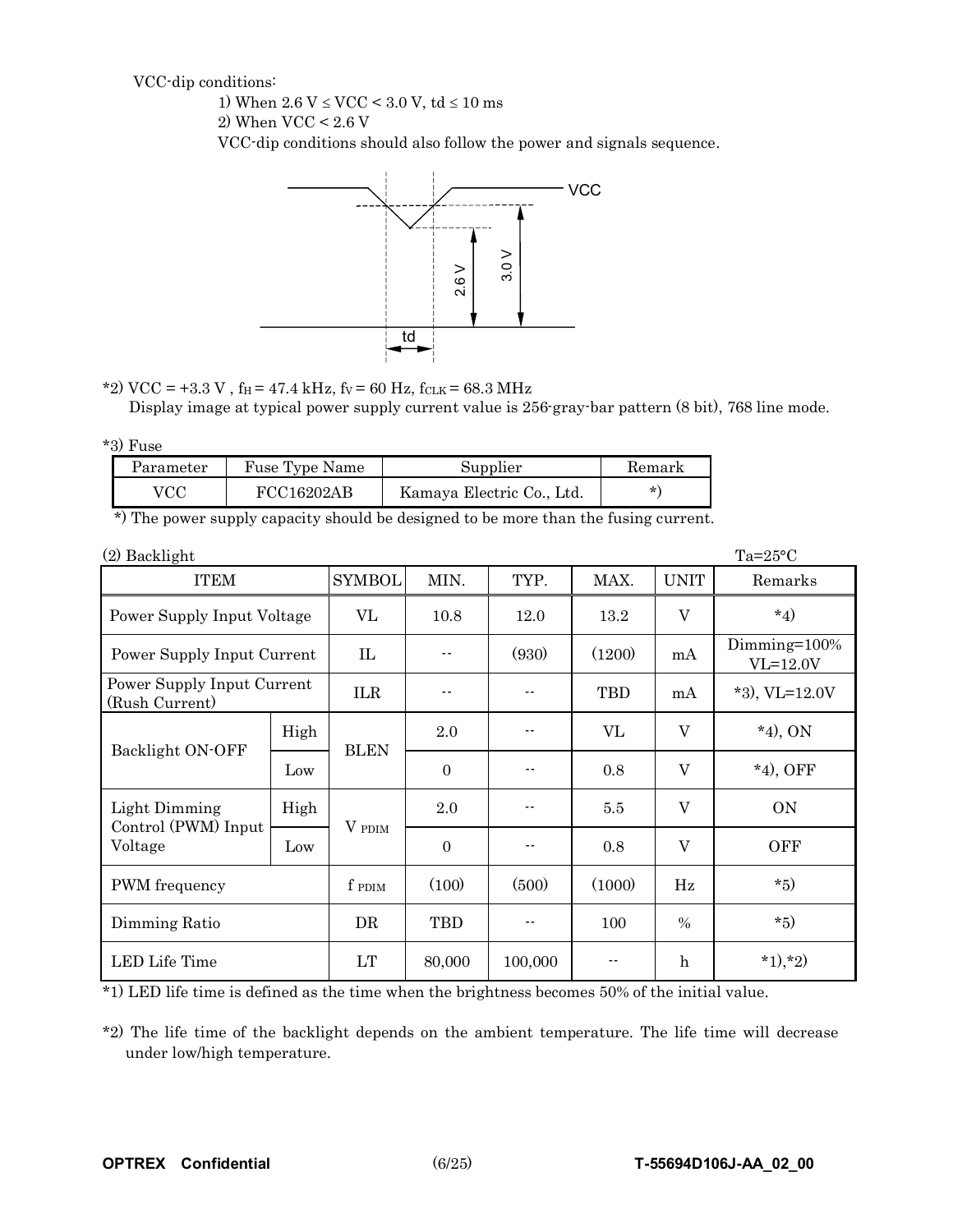\*3) Fuse

| Parameter | Fuse Type Name | Supplier | Remark |
|-----------|----------------|----------|--------|
|           | (FHC16322AD)   | Kamaya   | ÷      |

\*) The power supply capacity should be designed to be more than the fusing current.

\*4) Power and signals sequence:



\*5) lower frequency causes the flicker or the image breaking of motion picture. Depending on the PDIM signal integrity (jitter etc.), the flicker may be visible. Please evaluate in advance.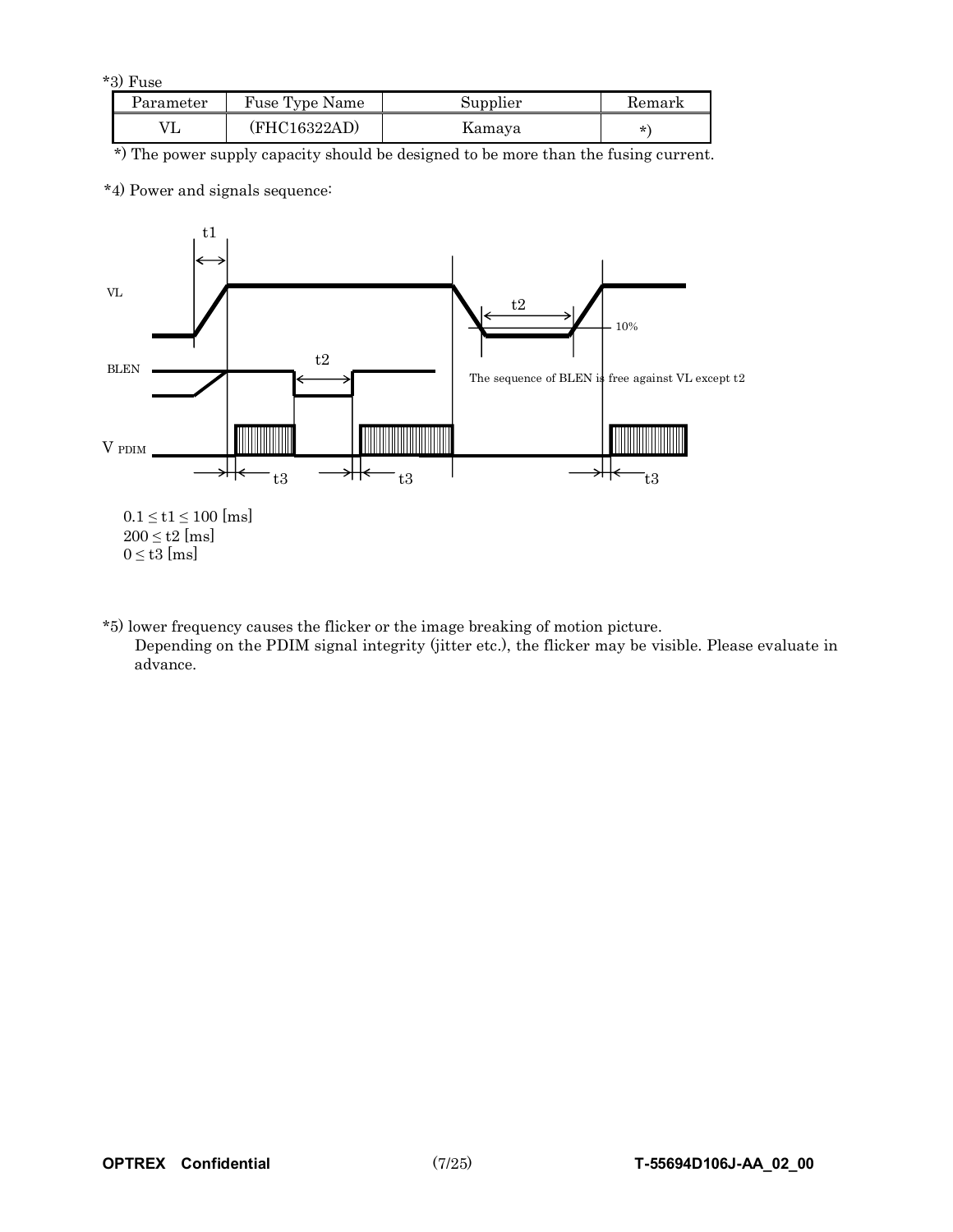## **5. INTERFACE PIN CONNECTION**

(1) CN 1(Interface Signal)

Used connector: FI-SE20P-HFE (JAE)

#### Corresponding connector: FI-S20S[for discrete Wire], FI-SE20ME[for FPC] (JAE)

| Pin            |             | Function(ISP 6 bit compatibility mode)                                                                               | Function(ISP 8 bit                                                                                                   |                                                                                                                      |  |  |  |  |  |  |
|----------------|-------------|----------------------------------------------------------------------------------------------------------------------|----------------------------------------------------------------------------------------------------------------------|----------------------------------------------------------------------------------------------------------------------|--|--|--|--|--|--|
| No.            | Symbol      | 6 bit input                                                                                                          | 8 bit input                                                                                                          | compatibility mode)                                                                                                  |  |  |  |  |  |  |
| 1              | <b>VCC</b>  | $+3.3$ V Power supply                                                                                                | $\leftarrow$                                                                                                         |                                                                                                                      |  |  |  |  |  |  |
| $\overline{2}$ | <b>VCC</b>  |                                                                                                                      | +3.3 V Power supply                                                                                                  | $\leftarrow$                                                                                                         |  |  |  |  |  |  |
| 3              | <b>GND</b>  |                                                                                                                      | <b>GND</b>                                                                                                           | $\leftarrow$                                                                                                         |  |  |  |  |  |  |
| 4              | <b>GND</b>  |                                                                                                                      | GND                                                                                                                  | $\leftarrow$                                                                                                         |  |  |  |  |  |  |
| 5              | Link 0-     | R0, R1, R2, R3, R4, R5, G0                                                                                           | R <sub>2</sub> , R <sub>3</sub> , R <sub>4</sub> , R <sub>5</sub> , R <sub>6</sub> , R <sub>7</sub> , G <sub>2</sub> | R <sub>0</sub> , R <sub>1</sub> , R <sub>2</sub> , R <sub>3</sub> , R <sub>4</sub> , R <sub>5</sub> , G <sub>0</sub> |  |  |  |  |  |  |
| 6              | Link $0+$   | R <sub>0</sub> , R <sub>1</sub> , R <sub>2</sub> , R <sub>3</sub> , R <sub>4</sub> , R <sub>5</sub> , G <sub>0</sub> | R <sub>2</sub> , R <sub>3</sub> , R <sub>4</sub> , R <sub>5</sub> , R <sub>6</sub> , R <sub>7</sub> , G <sub>2</sub> | R <sub>0</sub> , R <sub>1</sub> , R <sub>2</sub> , R <sub>3</sub> , R <sub>4</sub> , R <sub>5</sub> , G <sub>0</sub> |  |  |  |  |  |  |
| 7              | <b>GND</b>  |                                                                                                                      | <b>GND</b>                                                                                                           | $\leftarrow$                                                                                                         |  |  |  |  |  |  |
| 8              | Link $1-$   | G1, G2, G3, G4, G5, B0, B1                                                                                           | G3, G4, G5, G6, G7, B2, B3                                                                                           | G1, G2, G3, G4, G5, B0, B1                                                                                           |  |  |  |  |  |  |
| 9              | $Link 1+$   | G1, G2, G3, G4, G5, B0, B1                                                                                           | G3, G4, G5, G6, G7, B2, B3                                                                                           | G1, G2, G3, G4, G5, B0, B1                                                                                           |  |  |  |  |  |  |
| 10             | GND         |                                                                                                                      | <b>GND</b>                                                                                                           | $\leftarrow$                                                                                                         |  |  |  |  |  |  |
| 11             | Link 2-     | B2, B3, B4, B5, DENA                                                                                                 | B4, B5, B6, B7, DENA                                                                                                 | B2, B3, B4, B5, DENA                                                                                                 |  |  |  |  |  |  |
| 12             | Link 2+     | B2, B3, B4, B5, DENA                                                                                                 | B4, B5, B6, B7, DENA                                                                                                 | B2, B3, B4, B5, DENA                                                                                                 |  |  |  |  |  |  |
| 13             | <b>GND</b>  |                                                                                                                      | <b>GND</b>                                                                                                           | $\leftarrow$                                                                                                         |  |  |  |  |  |  |
| 14             | CLKIN-      |                                                                                                                      | $Clock -$                                                                                                            | $\leftarrow$                                                                                                         |  |  |  |  |  |  |
| 15             | CLKIN+      |                                                                                                                      | $Clock +$                                                                                                            | $\leftarrow$                                                                                                         |  |  |  |  |  |  |
| 16             | <b>GND</b>  |                                                                                                                      | <b>GND</b>                                                                                                           | $\leftarrow$                                                                                                         |  |  |  |  |  |  |
| 17             | $Link3-$    | See: $*2)$                                                                                                           | R0, R1, G0, G1, B0, B1                                                                                               | R6, R7, G6, G7, B6, B7                                                                                               |  |  |  |  |  |  |
| 18             | Link3+      | See: $*2)$                                                                                                           | R0, R1, G0, G1, B0, B1                                                                                               | R6, R7, G6, G7, B6, B7                                                                                               |  |  |  |  |  |  |
| 19             | <b>MODE</b> | $Low=ISP$                                                                                                            | 6 bit compatibility mode                                                                                             | $High=ISP$                                                                                                           |  |  |  |  |  |  |
|                |             |                                                                                                                      | 8 bit compatibility mode                                                                                             |                                                                                                                      |  |  |  |  |  |  |
| 20             | SC          |                                                                                                                      | Scan direction control (Low=Normal, High=Reverse)                                                                    | $\leftarrow$                                                                                                         |  |  |  |  |  |  |

\*1) Metal frame is connected to signal GND.

\*2) Recommended wiring of Pin 17,18 (6 bit input)





Backlight-side connector: FI-S8P-HFE (JAE) Corresponding connector: FI-S8S (JAE)

| Pin No.        | Symbol      | Function                                  |
|----------------|-------------|-------------------------------------------|
|                | VL          | Power Supply Input Voltage                |
| $\overline{2}$ | VL          | Power Supply Input Voltage                |
| 3              | VL.         | Power Supply Input Voltage                |
|                | GNDL        | GND                                       |
| 5              | <b>GNDL</b> | GND                                       |
| 6              | GNDL        | GND                                       |
| Π,             | <b>BLEN</b> | Backlight ON-OFF                          |
|                |             | (High: ON, Low: OFF)                      |
| 8              | <b>PDIM</b> | Light Dimming Control (PWM) Input Voltage |
|                |             | (High active)                             |

\*1) GNDL is connected GND (of CN1) and the LCD frame internally. \*2) BLEN is NOT designed for dimming.

Pin 17 Pin 18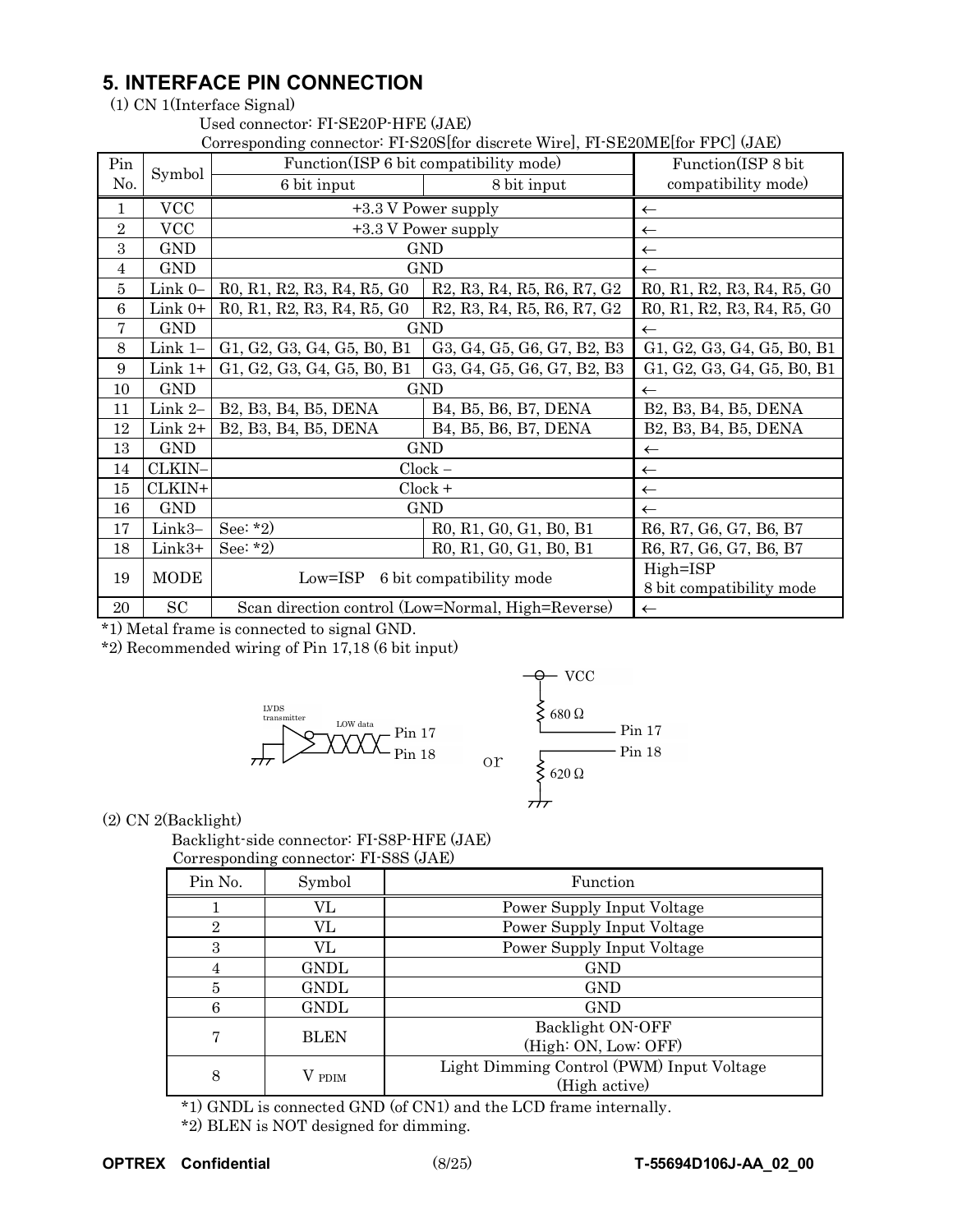(3) ISP data mapping

a. ISP 6 bit compatibility mode(6 bit input)



#### b. ISP 6 bit compatibility mode(8 bit input)



c. ISP 8 bit compatibility mode

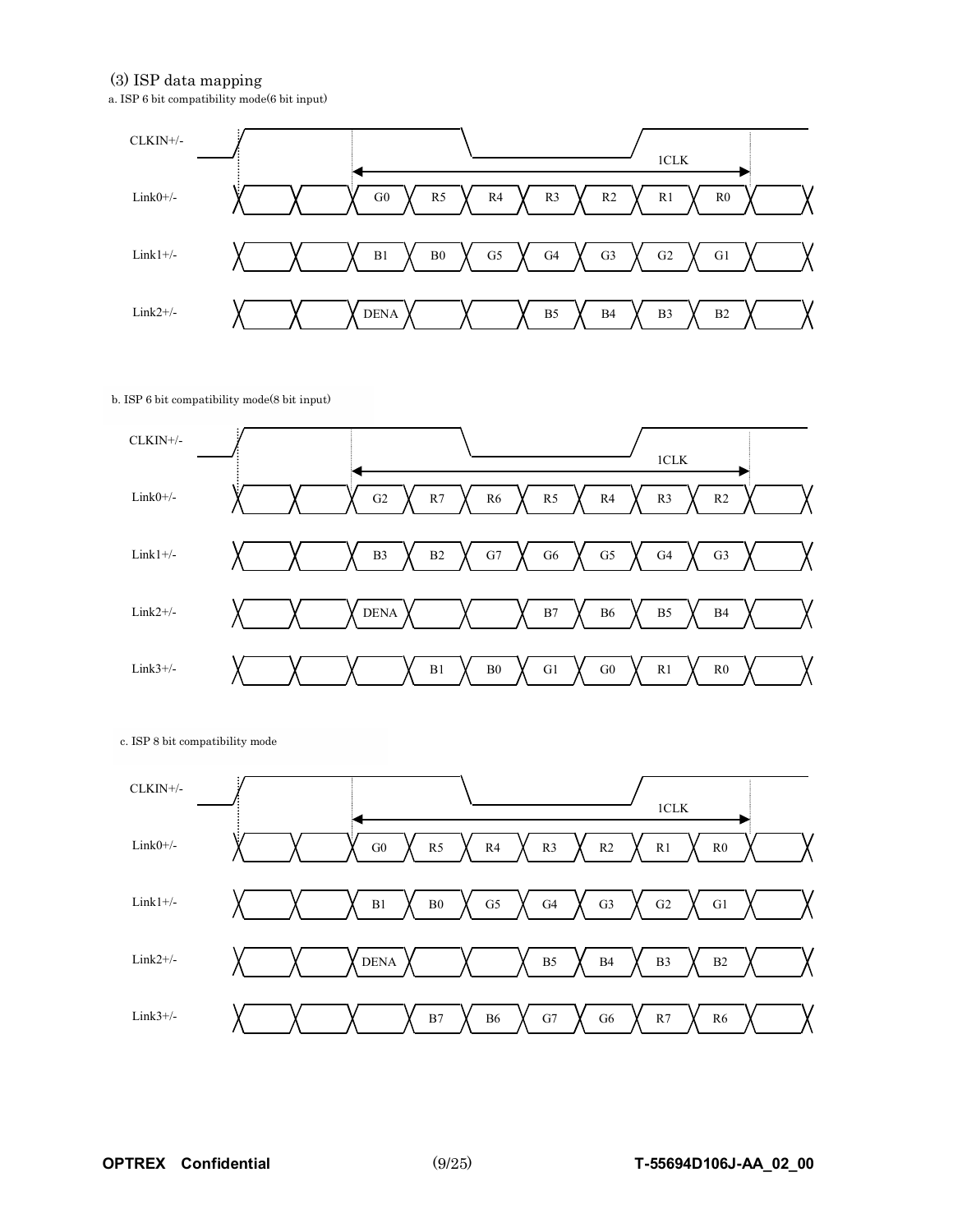## **6. INTERFACE TIMING**

LVDS transmitter input signal

(1) Timing Specifications

|             | <b>ITEM</b> |                      | <b>SYMBOL</b>   | MIN. | TYP. | MAX.  | <b>UNIT</b>      |
|-------------|-------------|----------------------|-----------------|------|------|-------|------------------|
|             | Frequency   |                      | $f_{\rm CLK}$   | 50   | 68.3 | 80    | <b>MHz</b>       |
| <b>DCLK</b> | Period      |                      | <b>t</b> CLK    | 12.5 | 14.7 | 20    | ns               |
|             |             | <b>Active Time</b>   | $t_{HA}$        | 1280 | 1280 | 1280  | $t_{\text{CLK}}$ |
|             | Horizontal  | <b>Blanking Time</b> | $t_{HB}$        | 20   | 160  | $- -$ | $t_{\text{CLK}}$ |
|             |             | Frequency            | $f_{\rm H}$     | 42.4 | 47.4 | 60    | kHz              |
|             |             | Period               | tн              | 16.7 | 21.1 | 23.6  | $\mu$ s          |
| <b>DENA</b> |             | <b>Active Time</b>   | t <sub>VA</sub> | 768  | 768  | 768   | $t_H$            |
|             | Vertical    | <b>Blanking Time</b> | ty <sub>B</sub> | 3    | 22   | $- -$ | tн               |
|             |             | Frequency            | $f_V$           | 55   | 60   | 75    | Hz               |
|             |             | Period               | tv              | 13.3 | 16.7 | 18.2  | ms               |

[Note]

1) DENA (Data Enable) shall always be positive polarity as shown in the timing specification.

2) DCLK shall appear during all invalid period.

3) LVDS timing follows the timing specifications of LVDS receiver IC: THC63LVDF84B(Thine).

4) In case of blanking time fluctuation, please satisfy following condition.

 $t_{VBr} > t_{VBr-1} - 3(t_{H})$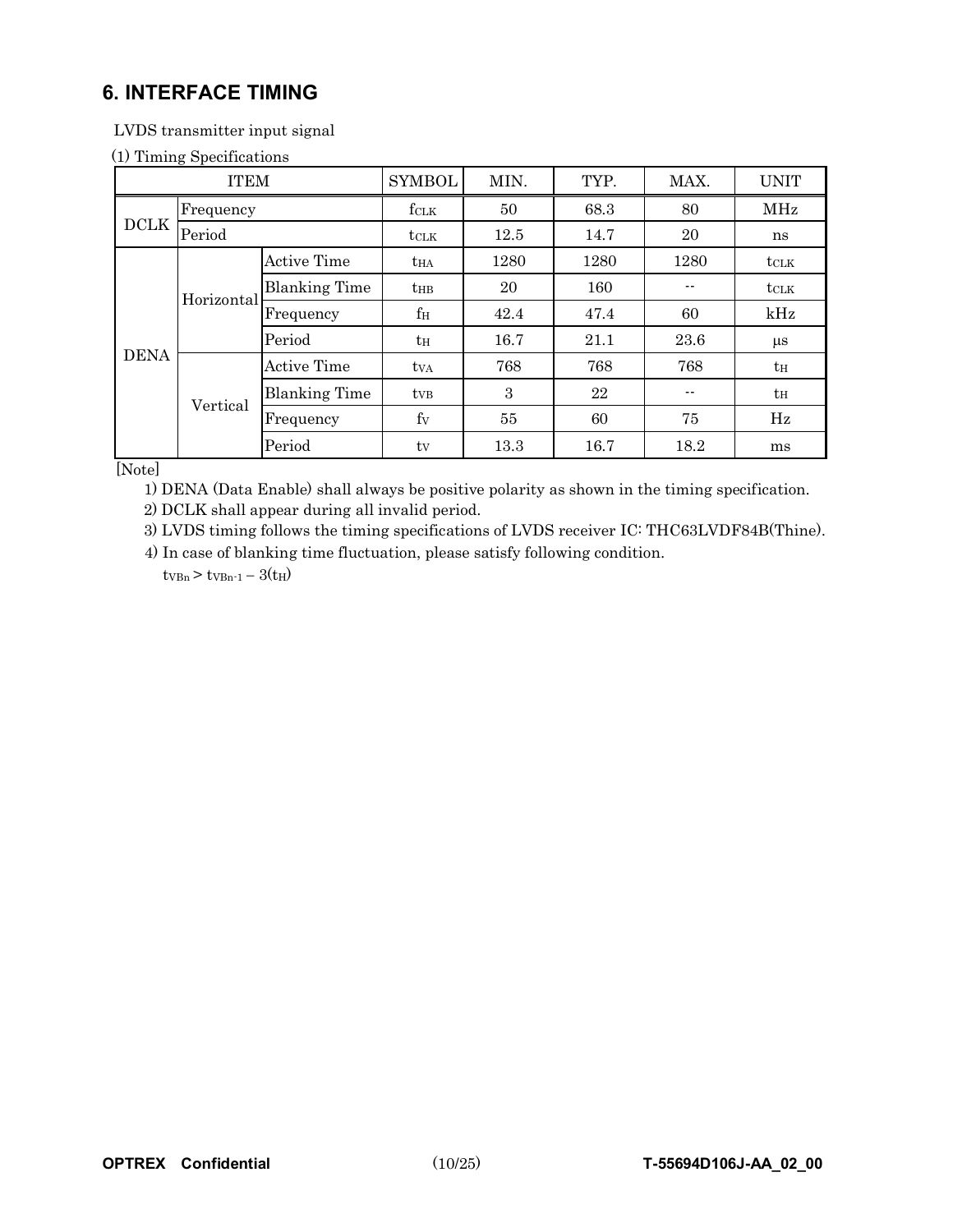## (2) Timing Chart

a. Horizontal Timing Chart



b. Vertical Timing Chart

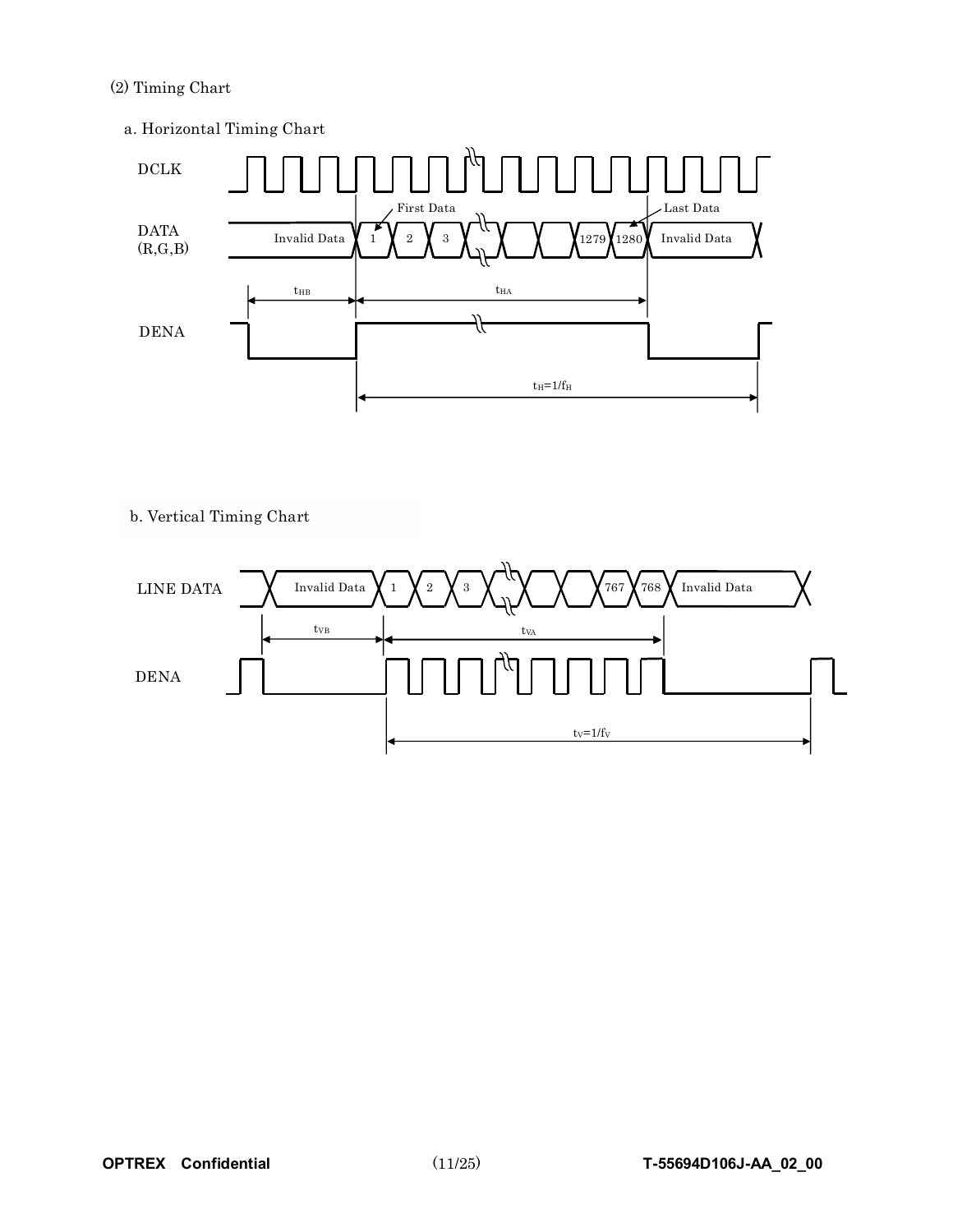## (3) Color Data Assignment

#### a. 6 bit input

|                              |                |                  |                  |                     |                                                                  |                       |                |                | <b>INPUT DATA</b> |                               |                       |                     |                   |                  |                   |                  |                |                             |                  |
|------------------------------|----------------|------------------|------------------|---------------------|------------------------------------------------------------------|-----------------------|----------------|----------------|-------------------|-------------------------------|-----------------------|---------------------|-------------------|------------------|-------------------|------------------|----------------|-----------------------------|------------------|
| <b>COLOR</b>                 |                |                  |                  | R DATA              |                                                                  |                       |                |                |                   | <b>G DATA</b>                 |                       |                     |                   |                  |                   | <b>B DATA</b>    |                |                             |                  |
|                              |                | R5               |                  |                     | $R4$ R <sub>3</sub> R <sub>2</sub> R <sub>1</sub> R <sub>0</sub> |                       |                |                |                   | $G5$ $G4$ $G3$ $G2$ $G1$ $G0$ |                       |                     |                   |                  |                   |                  |                | B5   B4   B3   B2   B1   B0 |                  |
|                              |                | MSB              |                  |                     |                                                                  |                       | LSB            | <b>MSB</b>     |                   |                               |                       |                     | $_{\rm{LSB}}$     | MSB              |                   |                  |                |                             | $_{\rm{LSB}}$    |
| <b>BLACK</b>                 |                | $\Omega$         | $\overline{0}$   | $\overline{0}$      | $\overline{0}$                                                   | $\overline{0}$        | $\overline{0}$ | $\overline{0}$ | $\overline{0}$    | $\boldsymbol{0}$              | $\boldsymbol{0}$<br>ł | $\overline{0}$<br>÷ | $\overline{0}$    | $\overline{0}$   | $\overline{0}$    | $\overline{0}$   | $\overline{0}$ | $\overline{0}$              | $\overline{0}$   |
| <b>BASIC</b><br><b>COLOR</b> | RED(63)        | $\mathbf{1}$     | $\mathbf{1}$     | $\mathbf{1}$        | $\mathbf{1}$                                                     | $\mathbf{1}$          | $\mathbf{1}$   | $\overline{0}$ | $\boldsymbol{0}$  | $\boldsymbol{0}$              | $\boldsymbol{0}$      | $\overline{0}$      | $\mathbf{0}$      | $\mathbf{0}$     | $\mathbf{0}$      | $\mathbf{0}$     | $\overline{0}$ | $\mathbf{0}$                | $\mathbf{0}$     |
|                              | GREEN(63)      | $\overline{0}$   | $\boldsymbol{0}$ | $\boldsymbol{0}$    | $\mathbf{0}$                                                     | $\boldsymbol{0}$      | $\overline{0}$ | $\mathbf{1}$   | $\mathbf{1}$      | $\mathbf{1}$                  | $\mathbf{1}$          | $\mathbf{1}$        | $\mathbf{1}$      | $\overline{0}$   | $\mathbf{0}$      | $\mathbf{0}$     | $\overline{0}$ | $\mathbf{0}$                | $\mathbf{0}$     |
|                              | BLUE(63)       | $\overline{0}$   | $\boldsymbol{0}$ | $\boldsymbol{0}$    | $\boldsymbol{0}$                                                 | $\boldsymbol{0}$      | $\mathbf{0}$   | 0 <sup>1</sup> | $\boldsymbol{0}$  | $\boldsymbol{0}$              | $\boldsymbol{0}$      | $\boldsymbol{0}$    | $\boldsymbol{0}$  | $\mathbf{1}$     | $\mathbf{1}$      | $1$              | $\mathbf{1}$   | $\mathbf{1}$                | $\mathbf{1}$     |
|                              | <b>CYAN</b>    | $\overline{0}$   | $\boldsymbol{0}$ | $\boldsymbol{0}$    | $\boldsymbol{0}$                                                 | $\boldsymbol{0}$      | $\mathbf{0}$   | 1 <sup>1</sup> | $\mathbf{1}$      | $\mathbf{1}$                  | $\mathbf{1}$          | $\mathbf{1}$<br>÷   | $\mathbf{1}$      | $\mathbf{1}$     | $\mathbf{1}$      | $\frac{1}{2}$    | $\mathbf{1}$   | $\mathbf{1}$                | $\mathbf{1}$     |
|                              | <b>MAGENTA</b> | 1                | $\mathbf{1}$     | -1                  | $\mathbf{1}$                                                     | 1                     | 1              | 0 <sup>1</sup> | $\boldsymbol{0}$  | $\boldsymbol{0}$              | $\boldsymbol{0}$      | $\mathbf{0}$        | $\boldsymbol{0}$  | $\mathbf{1}$     | $\mathbf{1}$      | $\mathbf{1}$     | $\mathbf{1}$   | -1                          | 1                |
|                              | <b>YELLOW</b>  | $\mathbf{1}$     | $\mathbf{1}$     | $\mathbf{1}$        | $\mathbf{1}$                                                     | $\mathbf{1}$          | $\overline{1}$ | 1              | $\mathbf{1}$      | $\mathbf{1}$<br>t             | $\mathbf{1}$          | $\mathbf{1}$        | $\mathbf{1}$      | $\overline{0}$   | $\boldsymbol{0}$  | $\boldsymbol{0}$ | $\mathbf{0}$   | $\mathbf{0}$                | $\mathbf{0}$     |
|                              | <b>WHITE</b>   | 1                | -1               | 1<br>÷              | 1                                                                | $\mathbf{1}$          | -1             | $1 \cdot$      | $\frac{1}{2}$     | $\mathbf{1}$<br>÷<br>ł        | $\mathbf{1}$          | $\frac{1}{\cdot}$   | -1                | 1                | 1                 | -1               | 1              | -1                          | 1                |
|                              | RED(1)         | $\overline{0}$   | 0 <sup>1</sup>   | $\boldsymbol{0}$    | $\overline{0}$                                                   | $\boldsymbol{0}$      | $\mathbf{1}$   | $\mathbf{0}$   | $\mathbf{0}$      | $\mathbf{0}$<br>÷             | $\boldsymbol{0}$      | $\overline{0}$      | $\boldsymbol{0}$  | $\mathbf{0}$     | $\mathbf{0}$<br>÷ | $\overline{0}$   | $\mathbf{0}$   | $\mathbf{0}$                | $\boldsymbol{0}$ |
|                              | RED(2)         | $\Omega$         | $\mathbf{0}$     | $\boldsymbol{0}$    | $\mathbf{0}$                                                     | $\mathbf{1}$          | $\overline{0}$ | $\overline{0}$ | $\boldsymbol{0}$  | $\overline{0}$                | $\boldsymbol{0}$      | $\mathbf{0}$        | $\mathbf{0}$      | $\boldsymbol{0}$ | $\mathbf{0}$      | $\mathbf{0}$     | $\mathbf{0}$   | $\mathbf{0}$                | $\boldsymbol{0}$ |
|                              |                |                  |                  |                     |                                                                  |                       |                |                |                   |                               |                       |                     |                   |                  |                   |                  |                |                             |                  |
| <b>RED</b>                   |                |                  |                  |                     |                                                                  |                       |                |                |                   |                               |                       |                     |                   |                  |                   |                  |                |                             |                  |
|                              | RED(62)        | 1                | 1                | $\mathbf{1}$        | $\mathbf{1}$                                                     | $\mathbf{1}$          | $\mathbf{0}$   | $\mathbf{0}$   | $\boldsymbol{0}$  | $\boldsymbol{0}$              | $\boldsymbol{0}$      | $\boldsymbol{0}$    | $\mathbf{0}$      | $\boldsymbol{0}$ | $\overline{0}$    | $\mathbf{0}$     | $\mathbf{0}$   | $\overline{0}$              | $\overline{0}$   |
|                              | RED(63)        | 1                | 1                | 1                   | 1                                                                | 1                     | $\mathbf{1}$   | $\overline{0}$ | $\overline{0}$    | $\boldsymbol{0}$              | $\theta$              | $\overline{0}$      | $\overline{0}$    | $\overline{0}$   | $\overline{0}$    | $\overline{0}$   | $\overline{0}$ | $\overline{0}$              | $\overline{0}$   |
|                              | GREEN(1)       | 0                | 0                | 0                   | $\mathbf{0}$                                                     | $\boldsymbol{0}$      | $\mathbf{0}$   | 0              | $\overline{0}$    | $\mathbf{0}$                  | $\boldsymbol{0}$<br>÷ | $\overline{0}$      | $\mathbf{1}$      | $\overline{0}$   | $\boldsymbol{0}$  | $\boldsymbol{0}$ | $\overline{0}$ | $\mathbf{0}$                | $\overline{0}$   |
|                              | GREEN(2)       | 0:               | 0 <sup>1</sup>   | $\overline{0}$      | $\overline{0}$<br>÷                                              | $\overline{0}$        | $\overline{0}$ | 0 <sup>1</sup> | $\overline{0}$    | $\mathbf{0}$                  | $\boldsymbol{0}$<br>÷ | $\mathbf{1}$        | $\mathbf{0}$<br>÷ | $\overline{0}$   | $\overline{0}$    | $\overline{0}$   | $\overline{0}$ | $\mathbf{0}$                | $\boldsymbol{0}$ |
|                              |                |                  |                  |                     |                                                                  |                       |                |                |                   |                               |                       |                     |                   |                  |                   |                  |                |                             |                  |
| <b>GREEN</b>                 |                |                  |                  |                     |                                                                  |                       |                |                |                   |                               |                       |                     |                   |                  |                   |                  |                |                             |                  |
|                              | GREEN(62)      | $\mathbf{0}$     | $\overline{0}$   | $\overline{0}$<br>÷ | $\overline{0}$<br>÷                                              | $\boldsymbol{0}$      | $\mathbf{0}$   | $1 \mid$       | $\frac{1}{x}$     | $1 \mid$                      | $\mathbf{1}$          | $\mathbf{1}$        | $\mathbf{0}$      | $\overline{0}$   | $\overline{0}$    | $\overline{0}$   | $\overline{0}$ | $\overline{0}$              | $\mathbf{0}$     |
|                              | GREEN(63)      | $\overline{0}$   | $\overline{0}$   | $\overline{0}$<br>÷ | $\mathbf{0}$                                                     | $\mathbf{0}$<br>÷     | $\overline{0}$ | 1:             | $\mathbf{1}$      | $1\vert$                      | $\mathbf{1}$          | $\mathbf{1}$        | $\mathbf{1}$      | $\overline{0}$   | $\mathbf{0}$      | $\mathbf{0}$     | $\mathbf{0}$   | $\mathbf{0}$                | $\boldsymbol{0}$ |
|                              | BLUE(1)        | $\boldsymbol{0}$ | $\boldsymbol{0}$ | $\boldsymbol{0}$    | $\mathbf{0}$                                                     | $\overline{0}$        | $\mathbf{0}$   | 0              | $\boldsymbol{0}$  | $\boldsymbol{0}$              | $\overline{0}$        | $\overline{0}$      | $\boldsymbol{0}$  | $\overline{0}$   | $\boldsymbol{0}$  | $\overline{0}$   | $\overline{0}$ | $\overline{0}$              | $\mathbf{1}$     |
|                              | BLUE(2)        | $\overline{0}$   | $\mathbf{0}$     | $\boldsymbol{0}$    | $\overline{0}$                                                   | $\overline{0}$        | $\mathbf{0}$   | $\overline{0}$ | $\boldsymbol{0}$  | $\boldsymbol{0}$              | $\overline{0}$        | $\mathbf{0}$        | $\mathbf{0}$      | $\boldsymbol{0}$ | $\overline{0}$    | $\overline{0}$   | $\theta$       | 1                           | $\overline{0}$   |
|                              |                |                  |                  |                     |                                                                  |                       |                |                |                   |                               |                       |                     |                   |                  |                   |                  |                |                             |                  |
| <b>BLUE</b>                  |                |                  |                  |                     |                                                                  |                       |                |                |                   |                               |                       |                     |                   |                  |                   |                  |                |                             |                  |
|                              | BLUE(62)       | $\overline{0}$   | $\overline{0}$   | $\overline{0}$      | $\overline{0}$                                                   | $\overline{0}$        | $\overline{0}$ | $\overline{0}$ | $\boldsymbol{0}$  | $\boldsymbol{0}$              | $\overline{0}$<br>÷   | $\overline{0}$      | $\mathbf{0}$      | 1                | $\pm$             | $\mathbf{1}$     | $\lceil$ 1     | -1                          | $\overline{0}$   |
|                              | BLUE(63)       | $\overline{0}$   | $\mathbf{0}$     | $\boldsymbol{0}$    | ŧ<br>$\mathbf{0}$                                                | $\boldsymbol{0}$<br>÷ | $\overline{0}$ | 0 <sup>1</sup> | $\boldsymbol{0}$  | $\overline{0}$<br>÷           | $\mathbf{0}$          | $\overline{0}$      | $\mathbf{0}$      | 1                | 1 <sup>1</sup>    | $\mathbf{1}$     | $\mathbf{1}$   | 1                           | $\mathbf{1}$     |

[Note]

1) Definition of gray scale

 $Color(n)$   $\cdots$ n indicates gray scale level.

Higher n means brighter level.

2) Data

1:High, 0: Low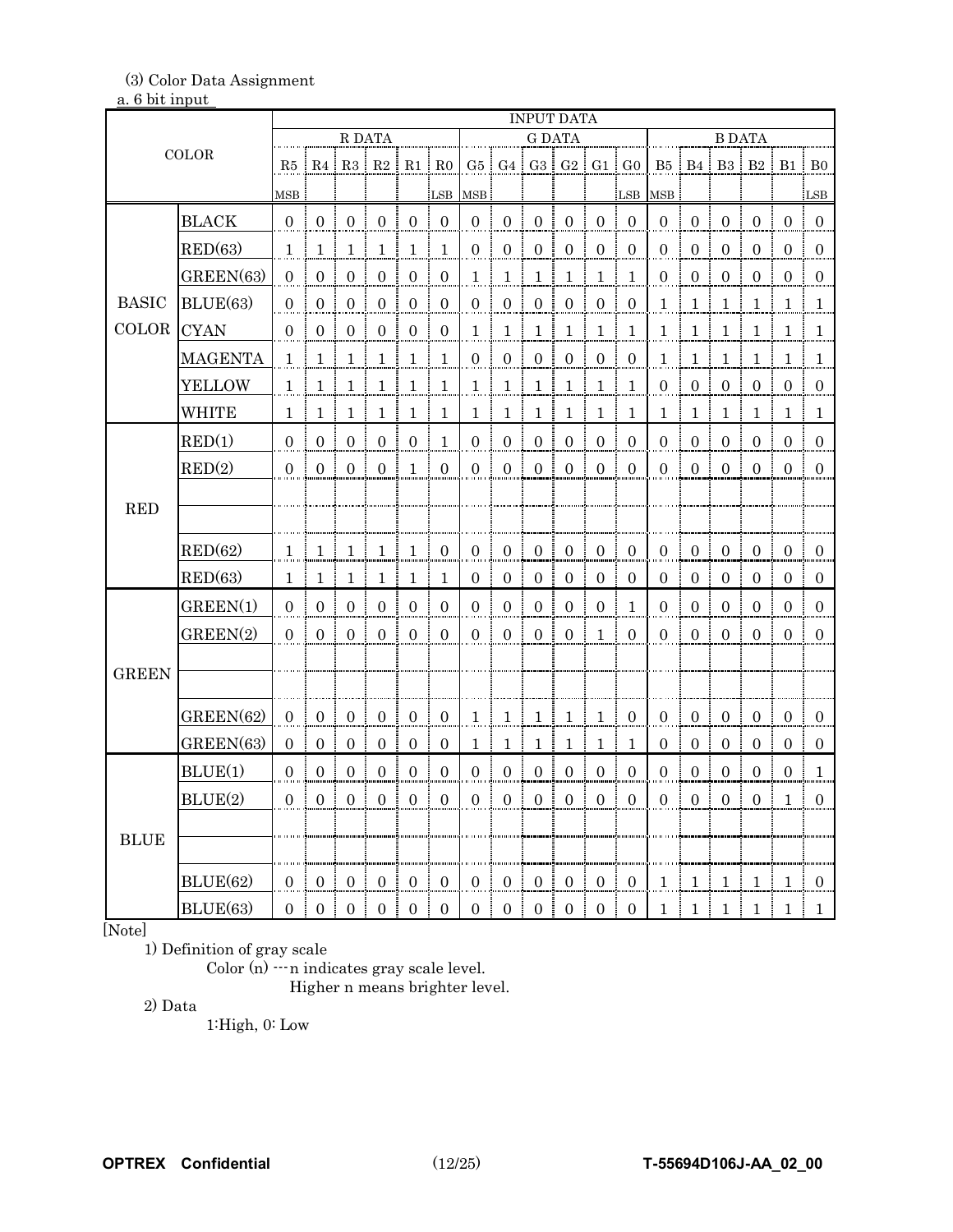## b. 8 bit input

|              |                |                                                      |  |                                     |  |                                 |                                   |  | <b>INPUT DATA</b> |                                                      |                           |                                                                                                                           |                                                      |  |  |               |  |  |      |
|--------------|----------------|------------------------------------------------------|--|-------------------------------------|--|---------------------------------|-----------------------------------|--|-------------------|------------------------------------------------------|---------------------------|---------------------------------------------------------------------------------------------------------------------------|------------------------------------------------------|--|--|---------------|--|--|------|
|              | <b>COLOR</b>   |                                                      |  | R DATA                              |  |                                 |                                   |  | G DATA            |                                                      |                           |                                                                                                                           |                                                      |  |  | <b>B DATA</b> |  |  |      |
|              |                |                                                      |  |                                     |  |                                 |                                   |  |                   |                                                      |                           | $R7$ $R6$ $R5$ $R4$ $R3$ $R2$ $R1$ $R0$ $G7$ $G6$ $G5G4$ $G4$ $G3$ $G2$ $G1$ $G0$ $B7$ $B6$ $B5$ $B4$ $B3$ $B2$ $B1$ $B0$ |                                                      |  |  |               |  |  |      |
|              |                | MSB                                                  |  |                                     |  |                                 | LSB MSB                           |  |                   |                                                      |                           | LSB MSB                                                                                                                   |                                                      |  |  |               |  |  | :LSB |
|              | <b>BLACK</b>   | 0:0:0:0:0:0:0:0                                      |  |                                     |  |                                 |                                   |  |                   | $0 \t0 \t0 \t0 \t0 \t0 \t0 \t0 \t0$                  |                           | $0 \t0 \t0 \t0 \t0 \t0 \t0 \t0 \t0$                                                                                       |                                                      |  |  |               |  |  |      |
|              | RED(255)       |                                                      |  | 1   1   1   1   1   1   1           |  | -1                              | 0:                                |  |                   | 0   0   0   0   0   0   0                            |                           | $0 \mid 0 \mid 0 \mid 0 \mid 0 \mid 0 \mid 0 \mid 0$                                                                      |                                                      |  |  |               |  |  |      |
|              | GREEN(255)     | $0 \t0 \t0 \t0 \t0 \t0 \t0 \t0 \t0$                  |  |                                     |  |                                 |                                   |  |                   | 1   1   1   1   1   1   1                            |                           |                                                                                                                           | $0 \t 0 \t 0 \t 0 \t 0 \t 0 \t 0 \t 0$               |  |  |               |  |  |      |
| <b>BASIC</b> | BLUE(255)      | 0 0 0 0 0 0 0 0 0 0 0                                |  |                                     |  |                                 | $\overline{0}$                    |  |                   | 0   0   0   0   0   0   0                            |                           |                                                                                                                           | $1 \mid 1 \mid 1 \mid 1 \mid 1 \mid 1 \mid 1 \mid 1$ |  |  |               |  |  |      |
| COLOR        | <b>CYAN</b>    |                                                      |  | $0 \t0 \t0 \t0 \t0 \t0 \t0 \t0 \t0$ |  |                                 |                                   |  |                   | $1 \mid 1 \mid 1 \mid 1 \mid 1 \mid 1 \mid 1 \mid 1$ |                           |                                                                                                                           | $1$   1   1   1   1   1   1   1                      |  |  |               |  |  |      |
|              | <b>MAGENTA</b> | 1   1   1   1   1   1   1                            |  |                                     |  | 1                               | 0:                                |  |                   | 0   0   0   0   0   0   0                            |                           |                                                                                                                           | $1 \mid 1 \mid 1 \mid 1 \mid 1 \mid 1 \mid 1 \mid 1$ |  |  |               |  |  |      |
|              | YELLOW         |                                                      |  |                                     |  | -1                              |                                   |  |                   | $1 \mid 1 \mid 1 \mid 1 \mid 1 \mid 1 \mid 1 \mid 1$ |                           |                                                                                                                           | 0 0 0 0 0 0 0 0 0 0 0                                |  |  |               |  |  |      |
|              | <b>WHITE</b>   |                                                      |  | 1   1   1   1   1   1   1           |  | 1                               | 1.                                |  |                   | 111111111111                                         |                           |                                                                                                                           | $1 \mid 1 \mid 1 \mid 1 \mid 1 \mid 1 \mid 1 \mid 1$ |  |  |               |  |  |      |
|              | RED(1)         | 0 0 0 0 0 0 0 0 1                                    |  |                                     |  |                                 | 0 <sup>1</sup>                    |  |                   | 0:0:0:0:0:0:0:0                                      |                           |                                                                                                                           | 0 0 0 0 0 0 0 0 0 0 0 0                              |  |  |               |  |  |      |
|              | RED(2)         | $0 \t0 \t0 \t0 \t0 \t0 \t0 \t1$                      |  |                                     |  | $\Omega$                        |                                   |  |                   | $0 \t0 \t0 \t0 \t0 \t0 \t0 \t0 \t0$                  |                           |                                                                                                                           | 0   0   0   0   0   0   0   0                        |  |  |               |  |  |      |
|              |                |                                                      |  |                                     |  |                                 |                                   |  |                   |                                                      |                           |                                                                                                                           |                                                      |  |  |               |  |  |      |
| <b>RED</b>   |                |                                                      |  |                                     |  |                                 |                                   |  |                   |                                                      |                           |                                                                                                                           |                                                      |  |  |               |  |  |      |
|              |                |                                                      |  |                                     |  |                                 |                                   |  |                   |                                                      |                           |                                                                                                                           |                                                      |  |  |               |  |  |      |
|              | RED(255)       | $1 \mid 1 \mid 1 \mid 1 \mid 1 \mid 1 \mid 1 \mid 1$ |  |                                     |  |                                 |                                   |  |                   | $0 \t0 \t0 \t0 \t0 \t0 \t0 \t0 \t0$                  |                           | $0 \t0 \t0 \t0 \t0 \t0 \t0 \t0 \t0$                                                                                       |                                                      |  |  |               |  |  |      |
|              | GREEN(1)       |                                                      |  |                                     |  | 0 10 10 10 10 10 10 0           | $0$ :                             |  |                   |                                                      | 0   0   0   0   0   0   1 | 0 0 0 0 0 0 0 0 0 0 0 0                                                                                                   |                                                      |  |  |               |  |  |      |
|              | GREEN(2)       | 0 0 0 0 0 0 0 0 0 0 0                                |  |                                     |  |                                 |                                   |  |                   | $0 \t0 \t0 \t0 \t0 \t0 \t0 \t1 \t0$                  |                           | 0 0 0 0 0 0 0 0 0 0 0                                                                                                     |                                                      |  |  |               |  |  |      |
|              |                |                                                      |  |                                     |  |                                 |                                   |  |                   |                                                      |                           |                                                                                                                           |                                                      |  |  |               |  |  |      |
| <b>GREEN</b> |                |                                                      |  |                                     |  |                                 |                                   |  |                   |                                                      |                           |                                                                                                                           |                                                      |  |  |               |  |  |      |
|              |                |                                                      |  |                                     |  |                                 |                                   |  |                   |                                                      |                           |                                                                                                                           |                                                      |  |  |               |  |  |      |
|              | GREEN(255)     |                                                      |  |                                     |  | 0 10 10 10 10 10 10 0           | 1   1   1   1   1   1   1   1   1 |  |                   |                                                      |                           | 0 10 10 10 10 10 10 10 10                                                                                                 |                                                      |  |  |               |  |  |      |
|              | BLUE(1)        | 0 0 0 0 0 0 0 0 0                                    |  |                                     |  | $\Omega$                        | 0:                                |  |                   | 0   0   0   0   0   0   0                            |                           |                                                                                                                           | 0 0 0 0 0 0 0 0 1                                    |  |  |               |  |  |      |
|              | BLUE(2)        |                                                      |  |                                     |  | $0 \t0 \t0 \t0 \t0 \t0 \t0 \t0$ | 0 0 0 0 0 0 0 0 0 0 0             |  |                   |                                                      |                           | 0 0 0 0 0 0 0 1 1 0                                                                                                       |                                                      |  |  |               |  |  |      |
|              |                |                                                      |  |                                     |  |                                 |                                   |  |                   |                                                      |                           |                                                                                                                           |                                                      |  |  |               |  |  |      |
| <b>BLUE</b>  |                |                                                      |  |                                     |  |                                 |                                   |  |                   |                                                      |                           |                                                                                                                           |                                                      |  |  |               |  |  |      |
|              |                |                                                      |  |                                     |  |                                 |                                   |  |                   |                                                      |                           |                                                                                                                           |                                                      |  |  |               |  |  |      |
|              | BLUE(255)      | $0 \t0 \t0 \t0 \t0 \t0 \t0 \t0$                      |  |                                     |  |                                 |                                   |  |                   | 0 0 0 0 0 0 0 0 0 0 0 0                              |                           | 1   1   1   1   1   1   1   1                                                                                             |                                                      |  |  |               |  |  |      |

[Note]

1) Definition of gray scale

Color  $(n)$   $\cdots$  n indicates gray scale level.

Higher n means brighter level.

## 2) Data

1:High, 0: Low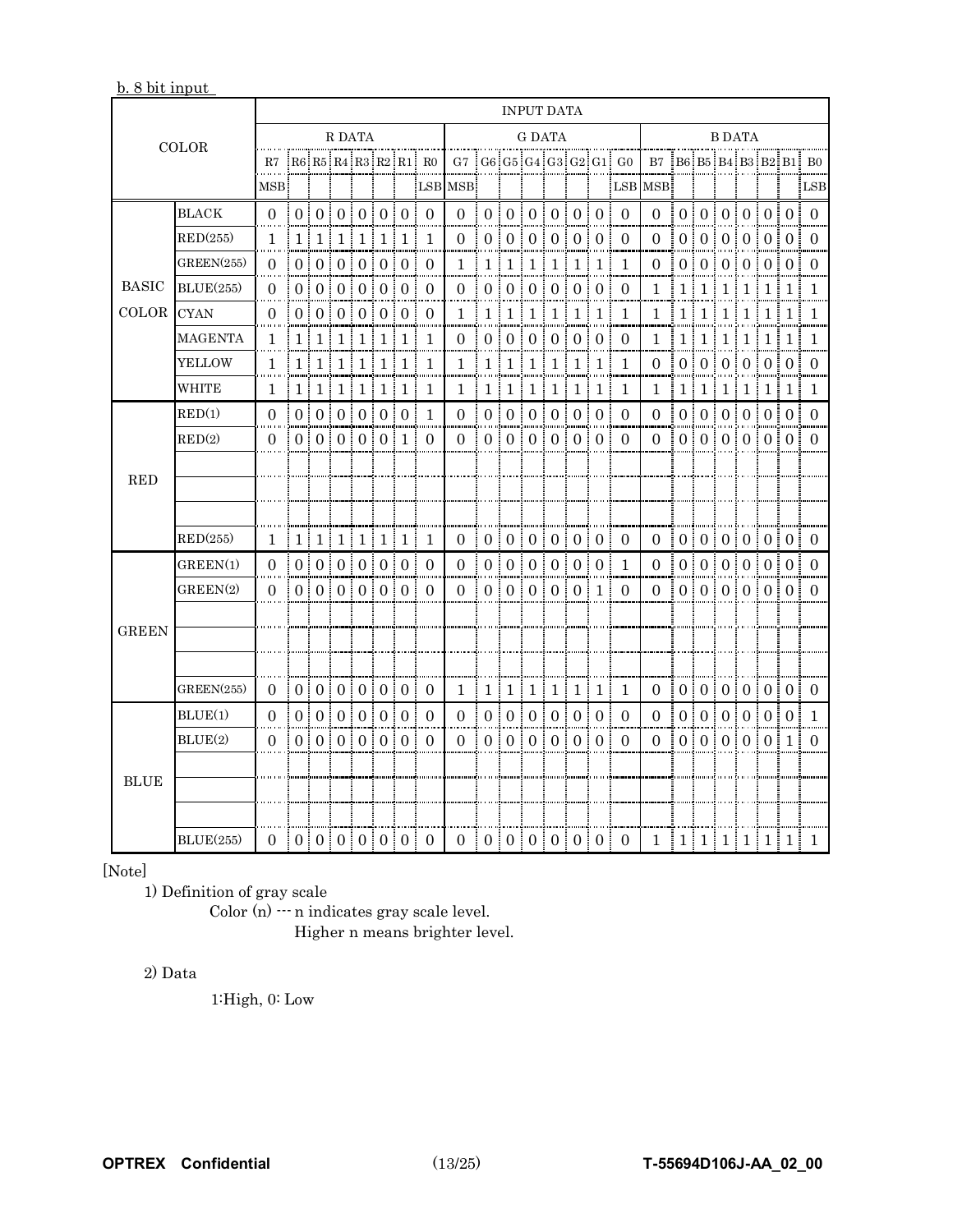(4) Display Position and Scan Direction

D(X,Y) shows the data number of input signal.





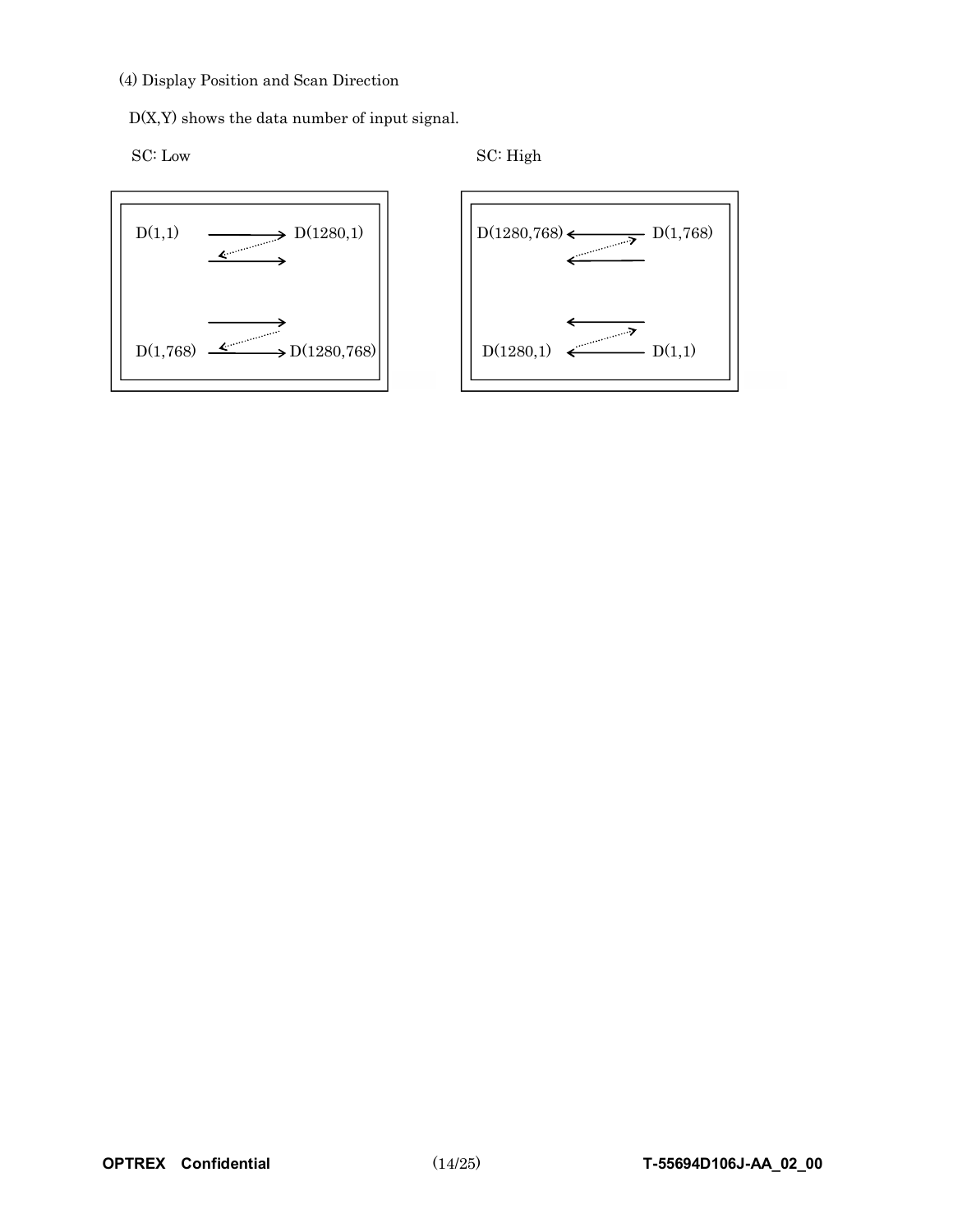## **7. BLOCK DIAGRAM**

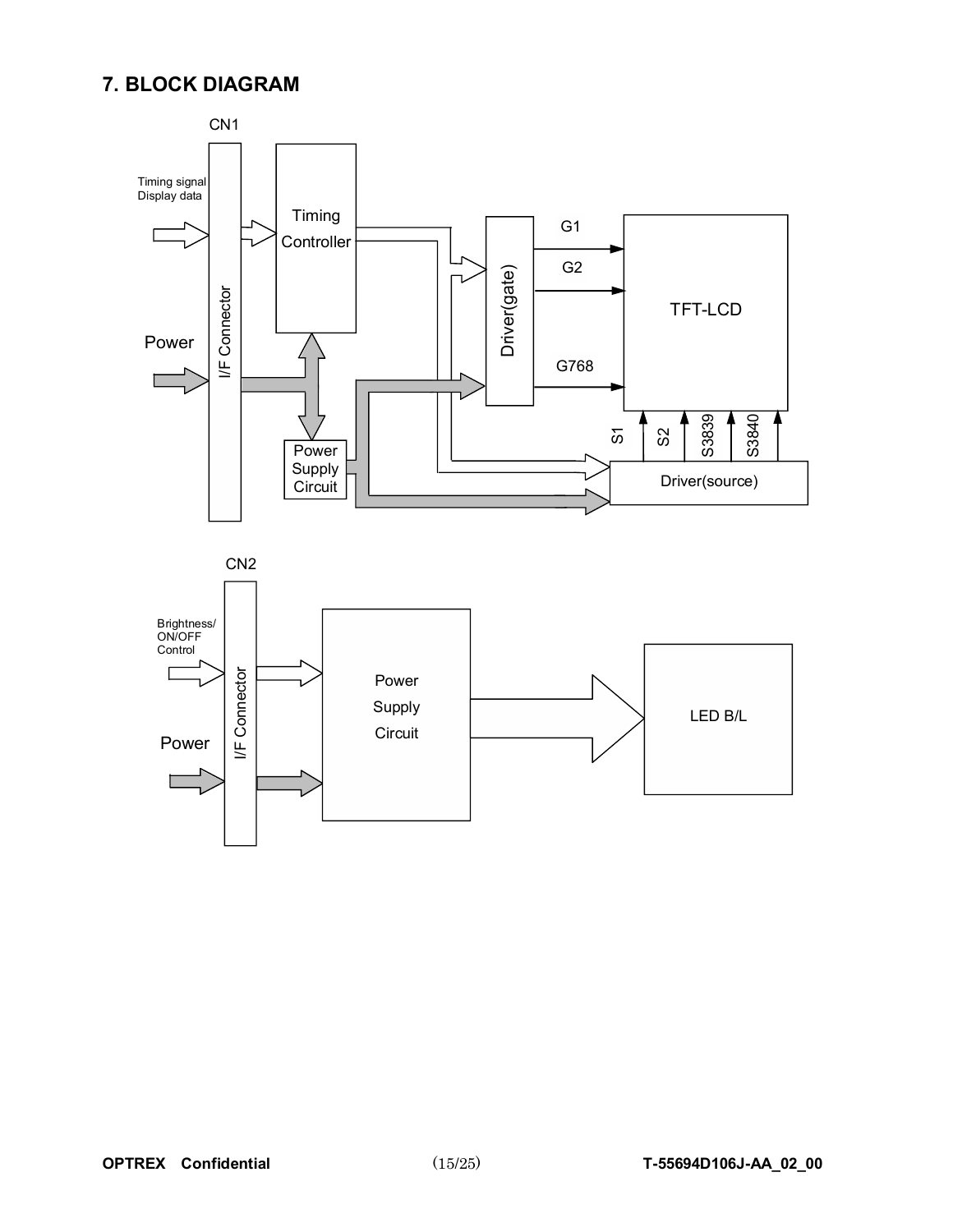## **8. MECHANICAL SPECIFICATIONS**

(1) Front side

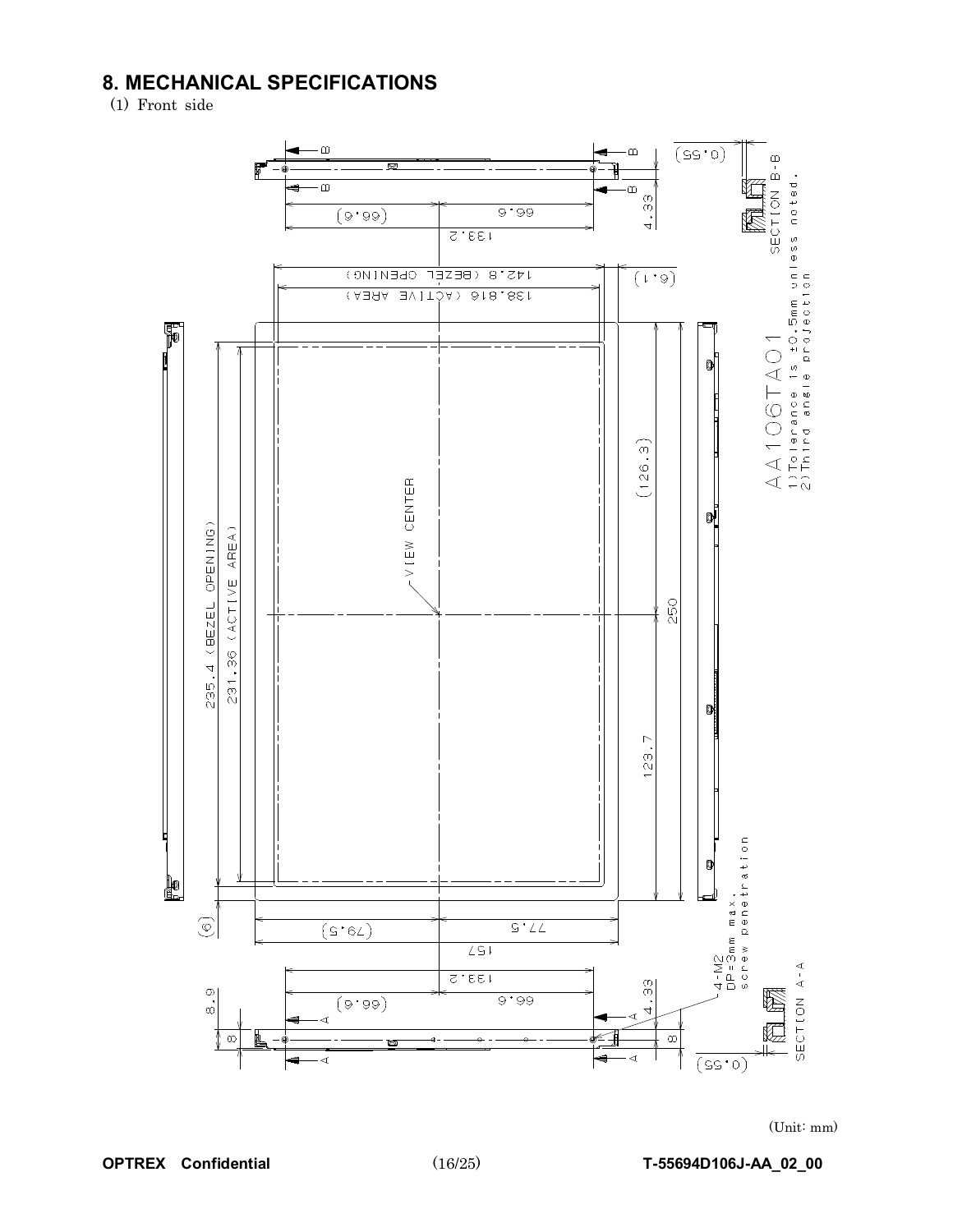

(Unit: mm)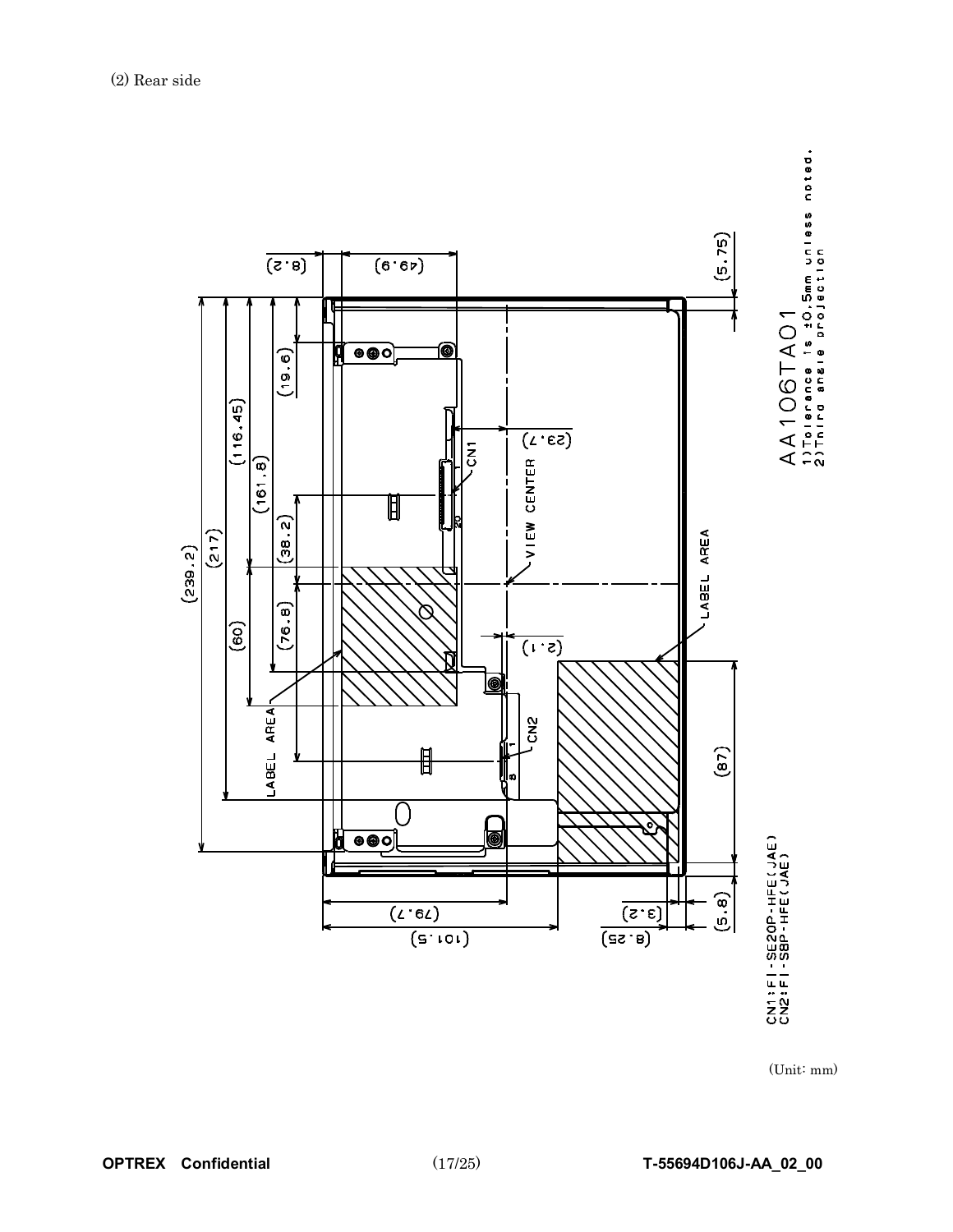|                      |            |               | $Ta = 25^{\circ}C$ , VCC = 3.3 V, Input Signals: Typ. values shown in Section 6 |            |            |                |                 |           |
|----------------------|------------|---------------|---------------------------------------------------------------------------------|------------|------------|----------------|-----------------|-----------|
| <b>ITEM</b>          |            | <b>SYMBOL</b> | <b>CONDITION</b>                                                                | MIN.       | TYP.       | MAX.           | <b>UNIT</b>     | Remarks   |
| Contrast Ratio       |            | CR            | $\theta$ v=0°, $\theta$ H=0°                                                    | 650        | 1000       | $ -$           |                 | *1)*2)*5) |
| Luminance            |            | Lw            | $\theta$ <sub>V</sub> =0 <sup>°</sup> , $\theta$ <sub>H</sub> =0 <sup>°</sup>   | 800        | 1000       | $ -$           | $\text{cd/m}^2$ | $*1)*5)$  |
| Luminance Uniformity |            | $\Delta Lw$   | $\theta$ v=0°, $\theta$ H=0°                                                    | $- -$      | $\sim$ $-$ | 30             | $\%$            | $*1)*3*5$ |
| Response Time        |            | tr            | $\theta$ v=0°, $\theta$ H=0°                                                    | --         | 12         | $\sim$ $-$     | ms              | *1)*4)*5) |
|                      |            | tf            | $\theta$ <sub>V</sub> =0°, $\theta$ <sub>H</sub> =0°                            | $-1$       | 12         | $ -$           | ms              | *1)*4)*5) |
| Viewing<br>Angle     | Horizontal | $\theta$ H    | $CR \ge 10$                                                                     | $-70 - 70$ | $-85 - 85$ | $ -$           | $\circ$         | $*1)*5)$  |
|                      | Vertical   | $\theta$ v    |                                                                                 | $-70 - 70$ | $-85 - 85$ | $ -$           | $\circ$         | $*1)*5)$  |
| Image Sticking       |            | tis           | 2h                                                                              |            |            | $\overline{2}$ | S               | $*6)$     |
|                      | Red        | Rx            |                                                                                 | <b>TBD</b> | TBD        | TBD            |                 |           |
|                      |            | $\rm Ry$      |                                                                                 | TBD        | TBD        | TBD            |                 |           |
|                      | Green      | Gx            |                                                                                 | TBD        | TBD        | TBD            |                 |           |
| Color                |            | Gy            |                                                                                 | <b>TBD</b> | <b>TBD</b> | <b>TBD</b>     |                 | $*1) *5)$ |
| Coordinates          | Blue       | Bx            | $\theta$ v=0°, $\theta$ H=0°                                                    | <b>TBD</b> | <b>TBD</b> | <b>TBD</b>     |                 |           |
|                      |            | By            |                                                                                 | <b>TBD</b> | <b>TBD</b> | TBD            |                 |           |
|                      | White      | Wx            |                                                                                 | 0.273      | 0.313      | 0.353          |                 |           |
|                      |            | Wy            |                                                                                 | 0.289      | 0.329      | 0.369          |                 |           |

## **9. OPTICAL CHARACTERISTICS**

[Note]

These items are measured using EZContrast (ELDIM) for viewing angle and CS2000 (Minolta) or equivalent equipment for others under the dark room condition (no ambient light) after more than 30 minutes from turning on the backlight unless noted.

Condition:  $V_{\text{PDIM}} = 2.0 \sim 5.5 \text{ VDC}$  (DUTY = 100%)

Measurement method for luminance and color coordinates is as follows.



The luminance is measured according to FLAT PANEL DISPLAY MEASUREMENTS STANDARD (VESA Standard).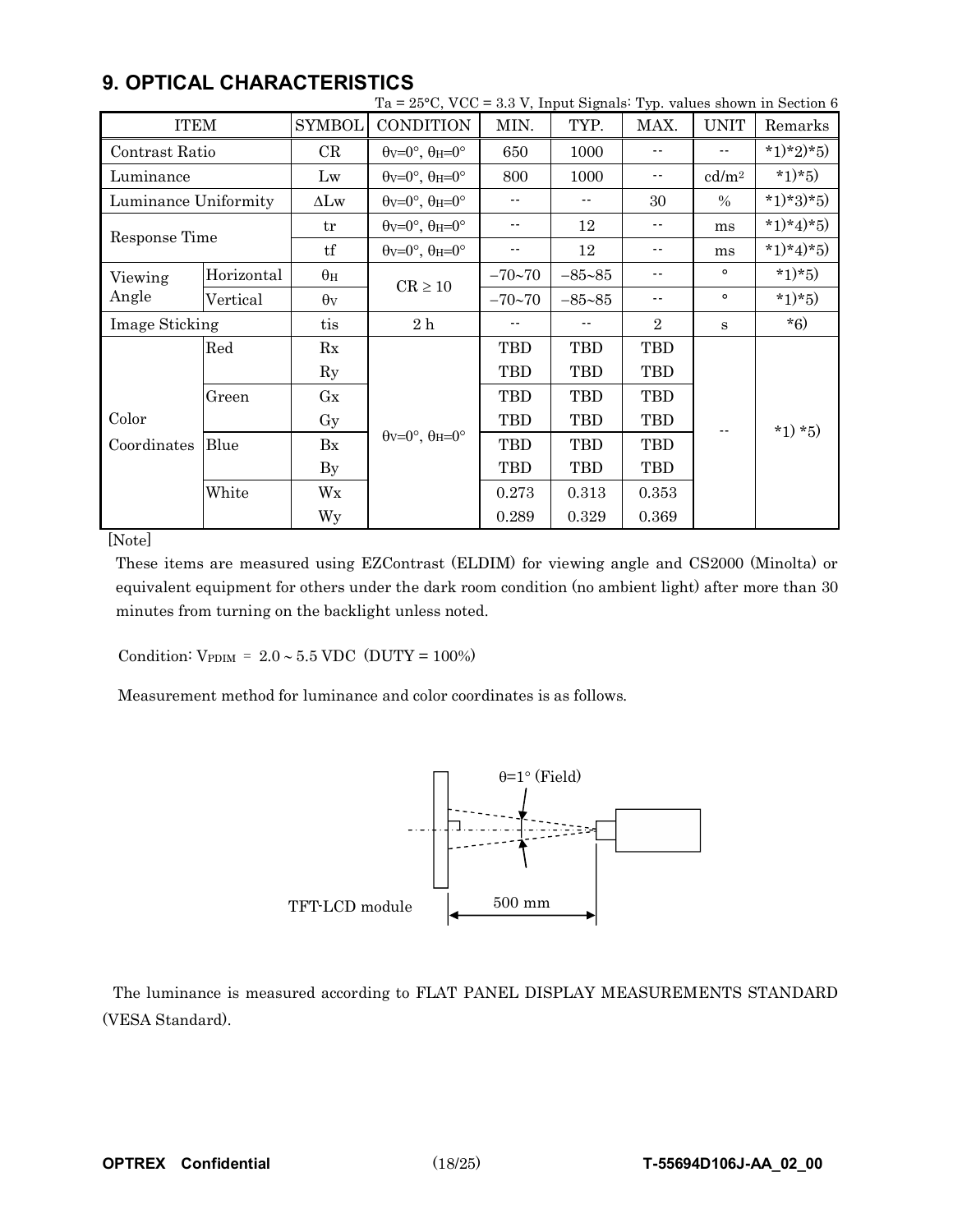#### \*1) Measurement Point

Contrast Ratio, Luminance, Response Time, Viewing Angle, Color Coordinates: Display Center Luminance Uniformity: point 1∼5 shown in a figure below



\*2) Definition of Contrast Ratio

CR=Luminance with all white pixels / Luminance with all black pixels

- \*3) Definition of Luminance Uniformity  $\Delta\text{Lw}=[\text{Lw}(\text{MAX})/\text{Lw}(\text{MIN})\cdot1]\times100$
- \*4) Definition of Response Time



 $*5$ ) Definition of Viewing Angle (θv, θH)

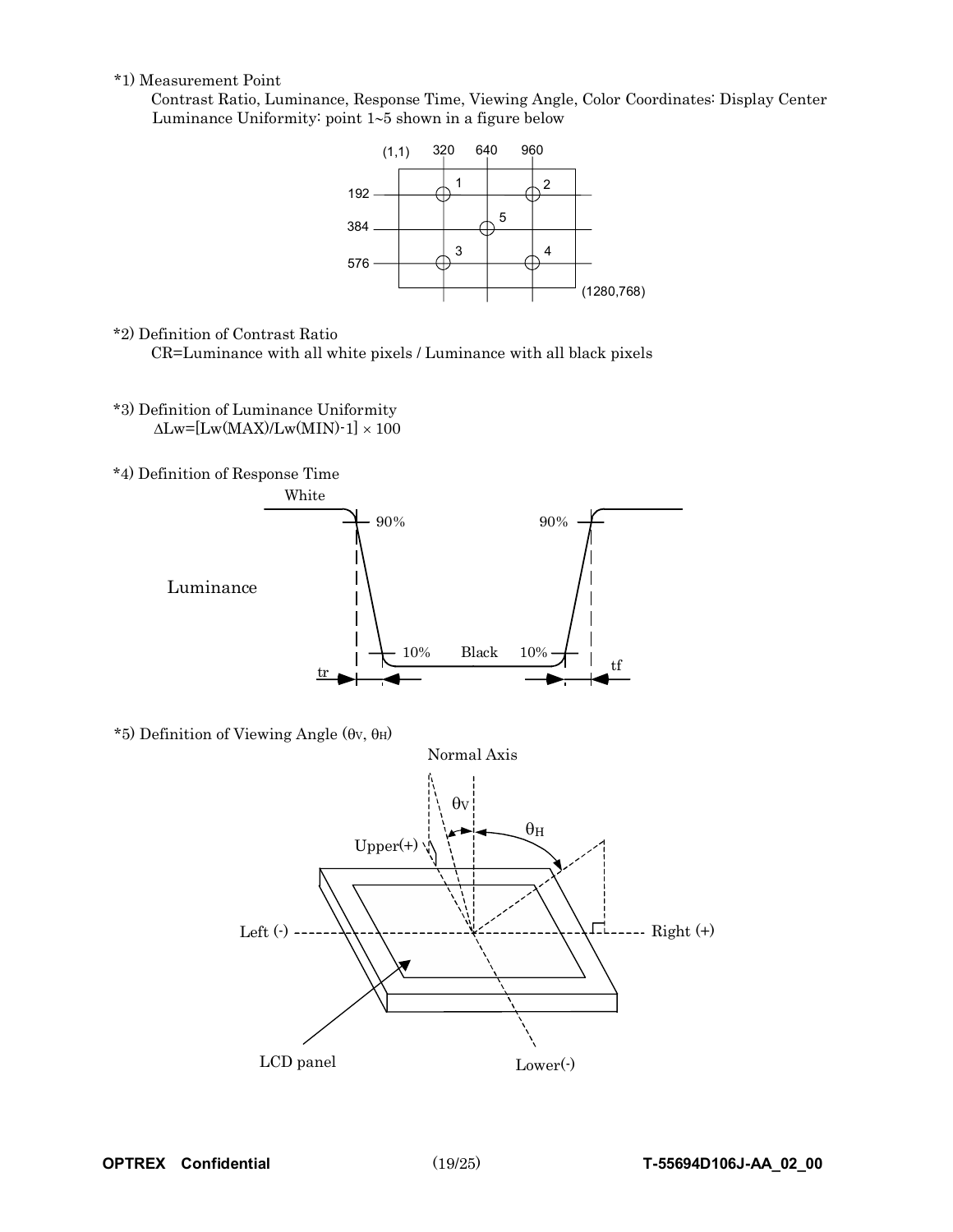#### \*6) Image Sticking

Continuously display the test pattern shown in the figure below for two-hours. Then display a completely white screen. The previous image shall not persist more than two seconds at 25°C.

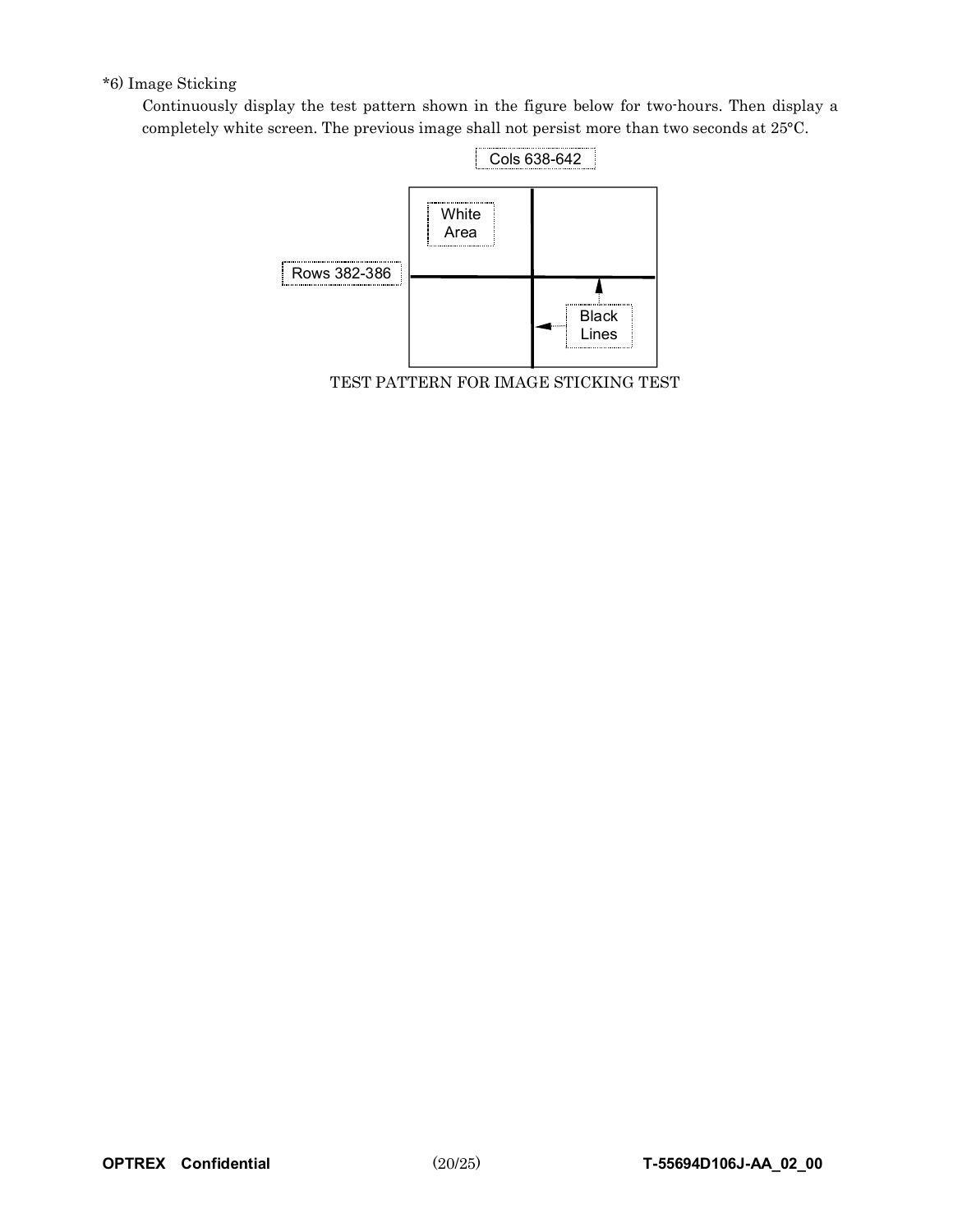## **10. RELIABILITY TEST CONDITION**

(1) Temperature and Humidity

| <b>ITEM</b>                                        | <b>CONDITIONS</b>                        |  |  |
|----------------------------------------------------|------------------------------------------|--|--|
| <b>HIGH TEMPERATURE</b><br>HIGH HUMIDITY OPERATION | 40°C, 90% RH, 240 h<br>(No condensation) |  |  |
| HIGH TEMPERATURE OPERATION                         | 80°C, 240 h                              |  |  |
| LOW TEMPERATURE OPERATION                          | $-30$ °C, 240 h                          |  |  |
| HIGH TEMPERATURE STORAGE                           | 80°C, 240 h                              |  |  |
| LOW TEMPERATURE STORAGE                            | $-30$ °C, 240 h                          |  |  |
| THERMAL SHOCK (NON-OPERATION)                      | $-30$ °C (1h) ~ 80°C(1h),<br>100 cycles  |  |  |

## (2) Shock & Vibration

| ITEM.                               | <b>CONDITIONS</b>                                                                                                                                                                                                                                                                                       |
|-------------------------------------|---------------------------------------------------------------------------------------------------------------------------------------------------------------------------------------------------------------------------------------------------------------------------------------------------------|
|                                     | Shock level: $1470 \text{ m/s}^2 (150 \text{G})$                                                                                                                                                                                                                                                        |
| <b>SHOCK</b>                        | Waveform: half sinusoidal wave, 2 ms                                                                                                                                                                                                                                                                    |
| (NON-OPERATION)                     | Number of shocks: one shock input in each direction of three mutually                                                                                                                                                                                                                                   |
|                                     | perpendicular axes for a total of six shock inputs                                                                                                                                                                                                                                                      |
| <b>VIBRATION</b><br>(NON-OPERATION) | Vibration level: $9.8 \text{ m/s}^2 (1.0 \text{G})$<br>Waveform: sinusoidal<br>Frequency range: $5 \text{ to } 500 \text{ Hz}$<br>Frequency sweep rate: 0.5 octave /min<br>Duration: one sweep from 5 to 500 Hz in each of three mutually<br>perpendicular axis(each x,y,z axis: 1 hour, total 3 hours) |

#### (3) ESD Test

| <b>ITEM</b>                             | <b>CONDITIONS</b>                                              |  |  |
|-----------------------------------------|----------------------------------------------------------------|--|--|
| CONTACT DISCHARGE<br>(OPERATION)        | $150pF$ , $330\Omega$ , $\pm 8kV$ , 10 times at 1 sec interval |  |  |
| SIGNAL PIN DISCHARGE<br>(NON-OPERATION) | $200pF$ , $0\Omega$ , $\pm 200V$ , 10 times at 1 sec interval  |  |  |

#### (4) Judgment standard

The judgment of the above tests should be made as follow:

Pass: Normal display image, no damage of the display function. (ex. no line defect) Partial transformation of the module parts should be ignored.

Fail: No display image, damage of the display function. (ex. line defect)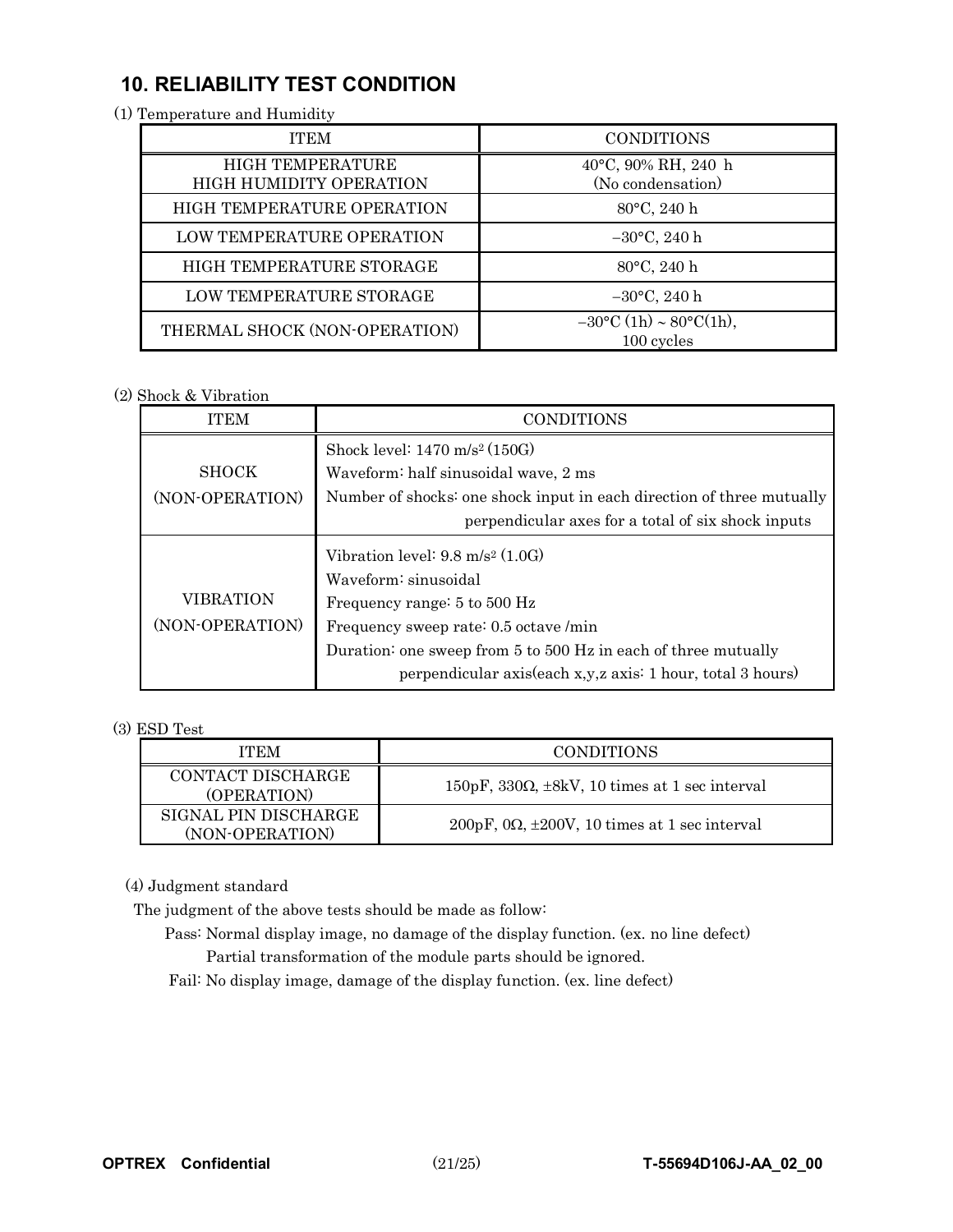## **11. OTHER FEATURE**

This LCD module complies with RoHS\*) directive.

\*) RoHS: Restriction of the use of certain hazardous substances in electrical and electronic equipment

UL1950 certified (UL File# E158720)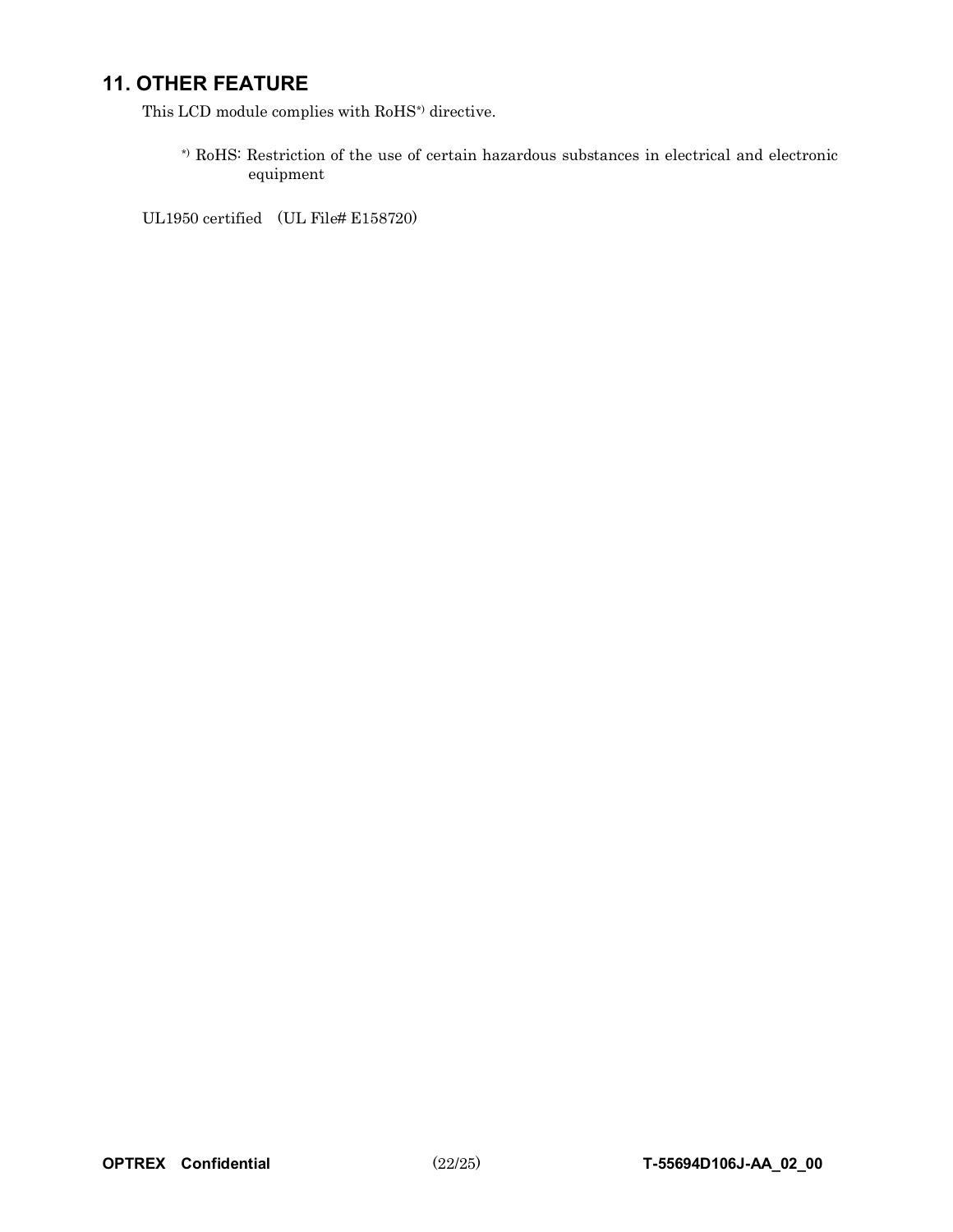## **12. HANDLING PRECAUTIONS FOR TFT-LCD MODULE**

Please pay attention to the followings in handling TFT-LCD products;

#### **(1) ASSEMBLY PRECAUTION**

- a. Please mount the LCD module by using mounting hole with a screw clamping torque less than 0.2 Nm. Please do not bend or wrench the LCD module in assembling. Please do not drop, bend or twist the LCD module in handling.
- b. Please design display housing in accordance with the following guide lines.
	- (a) Housing case must be designed carefully so as not to put stress on LCD and not to wrench module. If customer uses compression mounting, please evaluate housing case with LCD carefully to avoid image quality issue caused by mechanical stress.
	- (b) Under high temperature environment, performance and life time of LED may heavily shorten. When you design with our LCD product, please consider radiating heat and ventilation for good heat management.
	- (c) Keep sufficient clearance between LCD module back surface and housing when the LCD module is mounted. Approximately 1.0mm of the clearance in the design is recommended taking into account the tolerance of LCD module thickness and mounting structure height on the housing.
	- (d) When some parts, such as, FPC cable and ferrite plate, are installed underneath the LCD module, still sufficient clearance is required, such as 0.5mm. This clearance is, especially, to be reconsidered when the additional parts are implemented for EMI countermeasure.
	- (e) Keep sufficient clearance between LCD module and the others parts, such as inverter and speaker so as not to interfere the LCD module. Approximately 1.0 mm of the clearance in the design is recommended.
	- (f) To avoid local elevation/decrease of temperature, considering location of heating element, heat release, thermal design should be done.
- c. Please do not push or scratch LCD panel surface with anything hard. And do not soil LCD panel surface by touching with bare hands. (Polarizer film, surface of LCD panel is easy to be flawed.)
- d. Please wipe off LCD panel surface with absorbent cotton or soft cloth in case of it being soiled.
- e. Please wipe off drops of adhesives like saliva and water on LCD panel surface immediately. They might damage to cause panel surface variation and color change.
- f. Please do not take a LCD module to pieces and reconstruct it. Resolving and reconstructing modules may cause them not to work well.
- g. Please do not touch metal frames with bare hands and soiled gloves. A color change of the metal frames can happen during a long preservation of soiled LCD modules.
- h. Please handle metal frame carefully because edge of metal frame is very sharp.
- i. Please connect the metal frame of LCD module to GND in order to minimize the effect of external noise and EMI.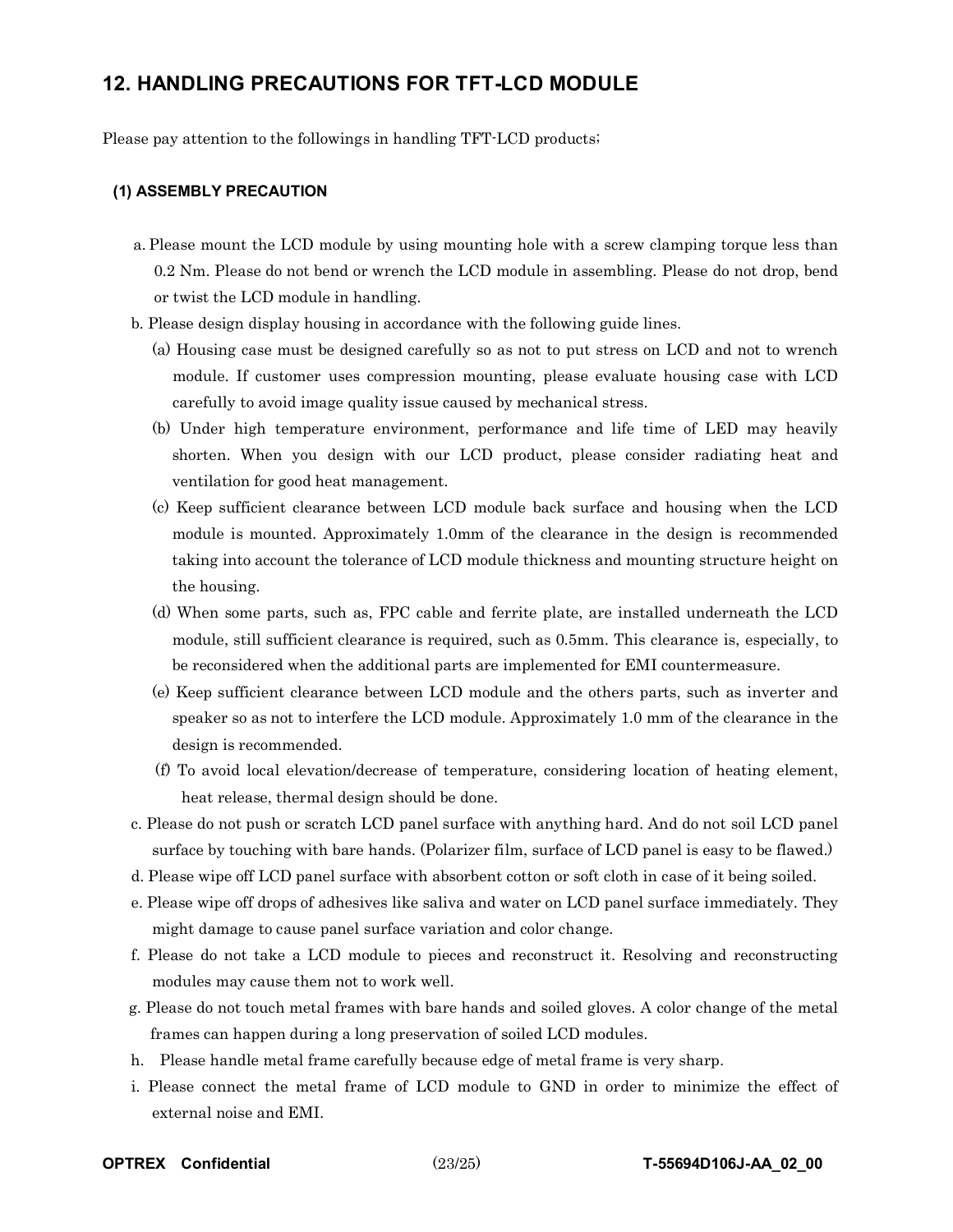j. Be sure to connect the cables and the connecters correctly.

#### **(2) OPERATING PRECAUTIONS**

- a. Please be sure to turn off the power supply before connecting and disconnecting signal input cable.
- b. Please do not change variable resistance settings in LCD module. They are adjusted to the most suitable value. If they are changed, it might happen LCD does not satisfy the characteristics specification.
- c. The interface signal speed is very high. Please pay attention to transmission line design and other high speed signal precautions to satisfy signal specification.
- d. Condensation might happen on the surface and inside of LCD module in case of sudden change of ambient temperature. Please take care so as not to cause any damage mentioned on (1)-d.
- e. Please pay attention not to display the same pattern for very long time. Image sticking might happen on LCD. Although image sticking may disappear as the operation time proceeds, screen saver function is recommended not to cause image sticking.
- f. Please obey the same safe instructions as ones being prepared for ordinary electronic products.

#### **(3) PRECAUTIONS WITH ELECTROSTATICS**

- a. This LCD module use CMOS-IC on circuit board and TFT-LCD panel, and so it is easy to be affected by electrostatics. Please be careful with electrostatics by the way of your body connecting to the ground and so on.
- b. Please remove protection film very slowly from the surface of LCD module to prevent from electrostatics occurrence.

#### **(4) STORAGE PRECAUTIONS**

LCD should be stored in the room temperature environment with normal humidity. The LCD inventory should be processed by first-in first-out method.

#### **(5) SAFETY PRECAUTIONS**

- a. When you waste damaged or unnecessary LCDs, it is recommended to crush LCDs into pieces and wash them off with solvents such as acetone and ethanol, which should later be burned.
- b. If any liquid leaks out of a damaged glass cell and comes in contact with the hands, wash off thoroughly with soap and water.